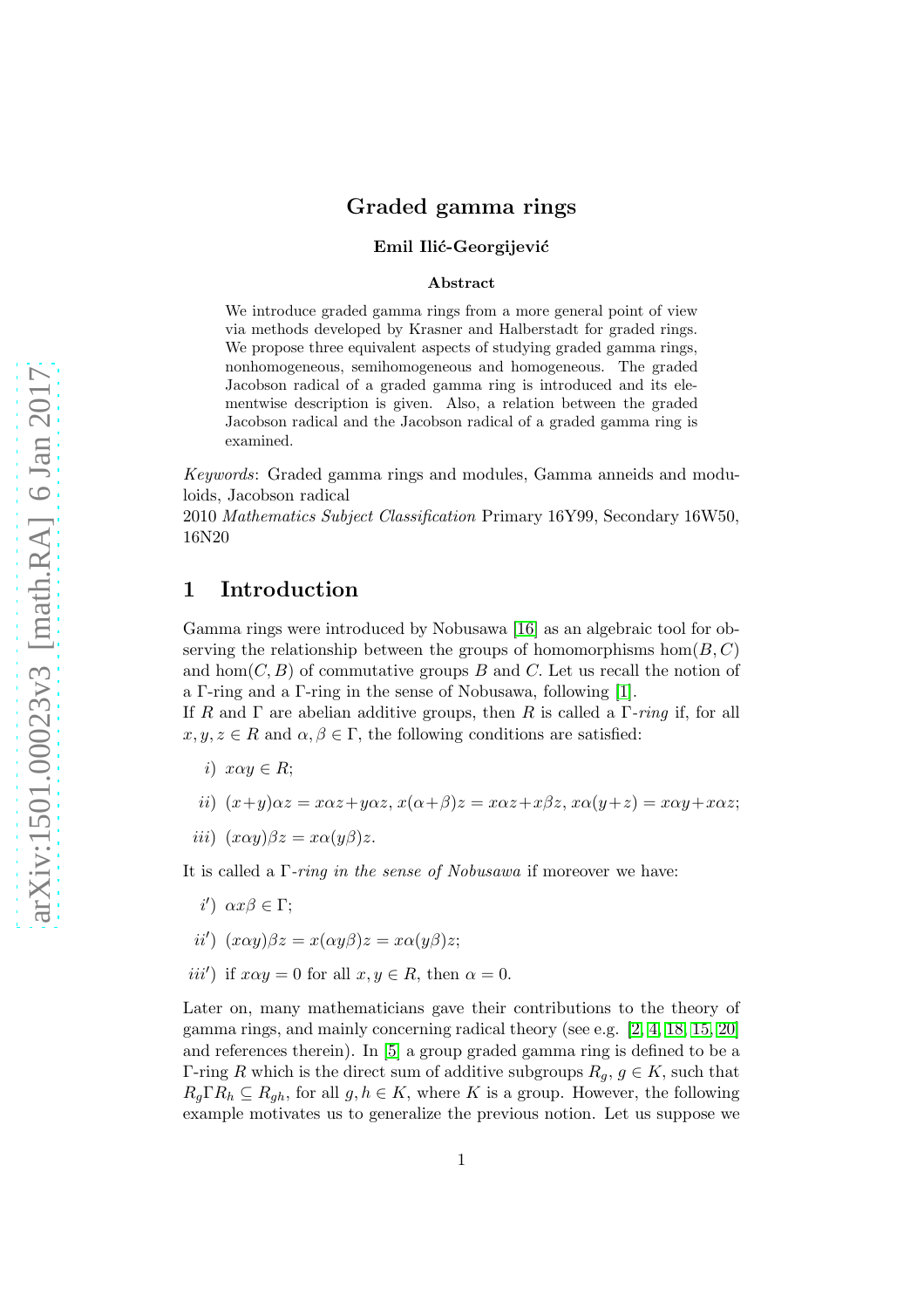have graded S-modules B and C,  $B = \bigoplus_{x \in K} B_x$ ,  $C = \bigoplus_{x \in K} C_x$ , where S is a  $K$ -graded ring,  $K$  a group and let

$$
R = \text{HOM}_S(B, C) = \bigoplus_{x \in K} \text{HOM}_S(B, C)_x,
$$

where  $\text{HOM}_S(B, C)_x$  is a group of graded morphisms of degree x [\[17\]](#page-21-4), that is, of S-linear mappings  $\varphi : B \to C$  such that  $\varphi(B_q) \subseteq C_{xq}$ , for all  $g \in K$ . Similarly, observe  $\Gamma = \text{HOM}_S(C, B)$ . Clearly, R is a Γ-ring. If  $\varphi_1 \in R_x$ ,  $\varphi_2 \in R_z$  and  $\psi \in \Gamma_y$ , then  $\varphi_1 \psi \varphi_2(B_q) \subseteq \varphi_1(\psi(C_{zq})) \subseteq \varphi_1(B_{yzq}) \subseteq C_{xyzq}$ , and hence,  $\varphi_1\psi\varphi_2 \in R_{xyz}$ . So, one way to extend the notion of a group graded gamma ring is to require

<span id="page-1-0"></span>
$$
R_g \Gamma_f R_h \subseteq R_{gfh},\tag{1.1}
$$

for all  $f, g, h \in K$ , if  $\Gamma = \bigoplus_{g \in K} \Gamma_g$ . However, if we replace [\(1.1\)](#page-1-0) with

$$
(\exists k \in K) \ R_g \Gamma_f R_h \subseteq R_k,\tag{1.2}
$$

for all  $f, g, h \in K$ , the additive gradings  $R = \bigoplus_{g \in K} R_g$  and  $\Gamma = \bigoplus_{g \in K} \Gamma_g$  of R and Γ, respectively, and the structure of a  $\Gamma$ -ring R will imply operation (generally partial) in K. Indeed, if  $R_q \Gamma_f R_h \neq \{0\}$ , then  $k \in K$ , for which  $R_q\Gamma_fR_h\subseteq R_k$ , is unique, and is arbitrary if  $R_q\Gamma_fR_h=\{0\}$ . So, if  $R_q\Gamma_fR_h\neq$  $\{0\}$ , we may define  $gfh := k$ . Of course, for those  $g, f, h \in K$  for which  $R_q\Gamma_fR_h = \{0\}$ , this ternary operation may be defined arbitrarily in order to make it defined everywhere on  $K$ . So, there is no need to assume anything of K except of being a nonempty set. We do not stop here, but go further by assuming different grading sets of R and  $\Gamma$ , namely  $R = \bigoplus_{g \in K} R_g$  and  $\Gamma = \bigoplus_{h \in H} \Gamma_h$ . In that case, condition

<span id="page-1-1"></span>
$$
(\forall g, g' \in K)(\forall h \in H)(\exists k \in K) \ R_g \Gamma_h R_{g'} \subseteq R_k \tag{1.3}
$$

will make K a partial Γ-ring, where  $\Gamma = H$ , which of course, can be extended to a Γ-ring arbitrarily.

Let us call the unique  $\sigma \in K$ , for which  $0 \neq x \in \bigcup_{g \in K} R_g$  belongs to  $R_{\sigma}$ , the *degree* of x and denote it by  $\delta(x)$ . The degree of  $0 \neq \gamma \in \bigcup_{h \in H} \Gamma_h$  will be denoted by  $d(\gamma)$ . Sets  $A = \bigcup_{g \in K} R_g$  and  $G = \bigcup_{h \in H} \Gamma_h$  are called *homogeneous parts* of R and Γ, respectively. Now, [\(1.3\)](#page-1-1) may be interpreted as  $\delta(x\gamma y) = ghg',$  where  $\delta(x) = g, d(\gamma) = h, \delta(y) = g'$  if  $R_g \Gamma_h R_{g'} \neq \{0\},$  since, we will prove that  $\delta(x\gamma y)$  depends only on  $\delta(x)$ ,  $d(\gamma)$  and  $\delta(y)$  if  $x\gamma y \neq 0$ . This discussion is inspired by the similar observations made for graded groups, rings and modules from [\[13\]](#page-21-5) (see also [\[3,](#page-21-6) [7\]](#page-21-7)).

There are many important examples of graded gamma rings in our sense which are not necessarily group graded gamma rings. Among them are the following ones.

1. Set of rectangular matrices over a division ring.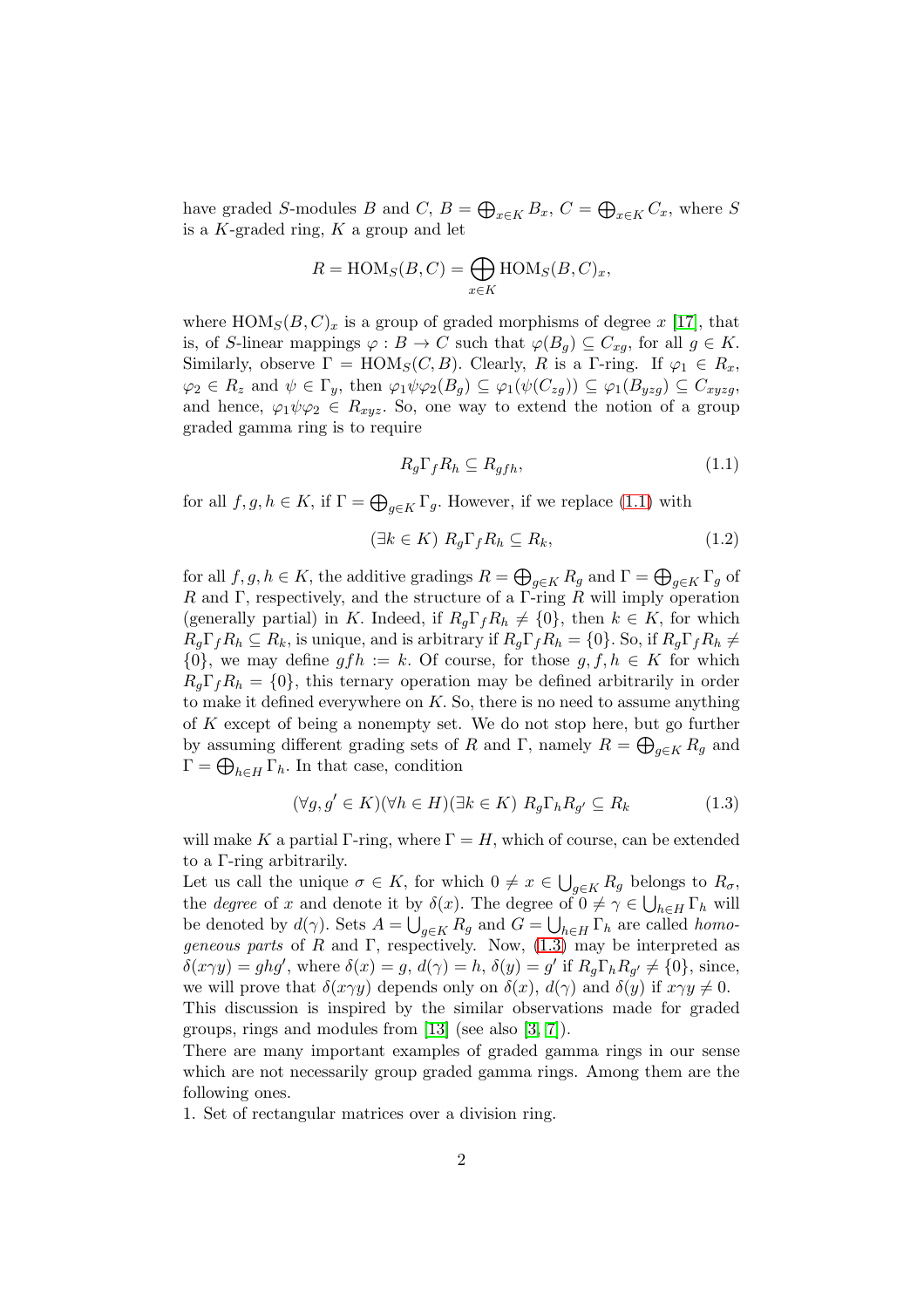Let D be a division ring and  $M = M_{m,n}(D)$  the set of all matrices of type  $m \times n$ . M is a commutative group with respect to addition of matrices. We know that M is a Γ-ring with  $\Gamma = M$  if for  $x, y, \alpha \in M$  we define  $x\alpha y = x\alpha^T y$ , where  $\alpha^T$  is the transpose of a matrix  $\alpha$  [\[16,](#page-21-0) [18\]](#page-22-0). However, M is also a graded Γ-ring in our sense. Indeed,  $M = \bigoplus_{(i,j)\in I_m \times I_n} M_{i,j}$ ,  $I_m = \{1, \ldots, m\}, I_n = \{1, \ldots, n\},$  where  $M_{i,j}$  is the set of matrices over D whose  $(i, j)$ -entry is from D and all other entries are zero. Also, for all pairs  $(i, j)$ ,  $(k, l)$  and  $(p, q)$  we have  $M_{i,j} M_{k,l}^T M_{p,q} \subseteq M_{r,s}$ , for some pair  $(r, s)$ . 2. Generalized matrix rings.

Let R, S be rings and V, W be an  $(R, S)$ -bimodule and a  $(S, R)$ -bimodule, respectively. Also, let us assume that products  $V \times W$  to R and  $W \times V$  to S, denoted by vw and wv for all  $v \in V$  and  $w \in W$ , are defined in such a way that the system  $M = (R, V, W, S)$  with these products forms a Morita context.

Let  $R(M) = \begin{pmatrix} R & V \\ W & S \end{pmatrix}$  be the set of all  $2 \times 2$ -matrices of the form  $\begin{pmatrix} r & v \\ w & s \end{pmatrix}$ , where  $r \in R$ ,  $s \in S$ ,  $v \in V$ ,  $w \in W$ .

The set  $R(M)$  forms a ring under the usual definitions of matrix addition and multiplication, which is called *generalized matrix ring* determined by the Morita context M.

Note that  $R(M)$  is a graded Γ-ring in our sense if we put  $\Gamma = \begin{pmatrix} R & 0 \\ 0 & 0 \end{pmatrix} \oplus$  $\begin{pmatrix} 0 & 0 \\ 0 & 0 \end{pmatrix}$  $0 S$  $\Bigg)\ .\ \mathrm{Indeed,}\ \mathrm{if}\ R_1=\left(\begin{array}{cc} R & 0 \ 0 & 0 \end{array}\right), R_2=\left(\begin{array}{cc} 0 & V \ 0 & 0 \end{array}\right), R_3=\left(\begin{array}{cc} 0 & 0 \ W & 0 \end{array}\right)$  $W$  0  $\Big),$  $R_4=\left(\begin{array}{cc} 0 & 0 \\ 0 & S \end{array}\right)$  $0 S$ , then  $R(M) = R_1 \oplus R_2 \oplus R_3 \oplus R_4$  and  $\Gamma = R_1 \oplus R_4$ , and for all  $i, j \in \{1, 2, 3, 4\}$  and  $k \in \{1, 4\}$  there exists  $l \in \{1, 2, 3, 4\}$  such that  $R_i R_k R_j \subseteq R_l$ .

3. Semidirect sums of rings.

If R is a ring which contains a subring S and ideal I such that  $R = S \oplus I$ , then  $R$  is called the *semidirect sum* of  $S$  and  $I$  (see e.g. [\[10\]](#page-21-8)).

Let  $R_1 = S$  and  $R_2 = I$ . Then, by putting  $\Gamma = S$ , we get that  $R = R_1 \oplus R_2$  is a graded Γ-ring since  $RSR \subseteq R$ ,  $R_2 \Gamma R_2 = ISI \subseteq I = R_2$ ,  $R_2 \Gamma R_1 = ISS \subseteq I$  $I = R_2, R_1 \Gamma R_2 = SSI \subseteq I = R_2, R_1 \Gamma R_1 = SSS \subseteq S = R_1.$ 

In particular, the Dorroh extension may be regarded as a graded gamma ring in our sense.

Theory we are about to establish covers the theory of ordinary Γ-rings and of group graded Γ-rings. Also, as Γ-rings generalize the concept of a ring, graded Γ-rings will provide a generalization of a graded ring. Before observing graded Γ-rings, we deal with preliminaries regarding Krasner's definition of a grading for groups, rings and modules [\[3,](#page-21-6) [7,](#page-21-7) [13\]](#page-21-5). Kelarev [\[9\]](#page-21-9) and Kelarev and Plant [\[11\]](#page-21-10) also studied this approach to gradings of rings, namely, S-graded rings inducing S. If R is a graded  $\Gamma$ -ring, A the homogeneous part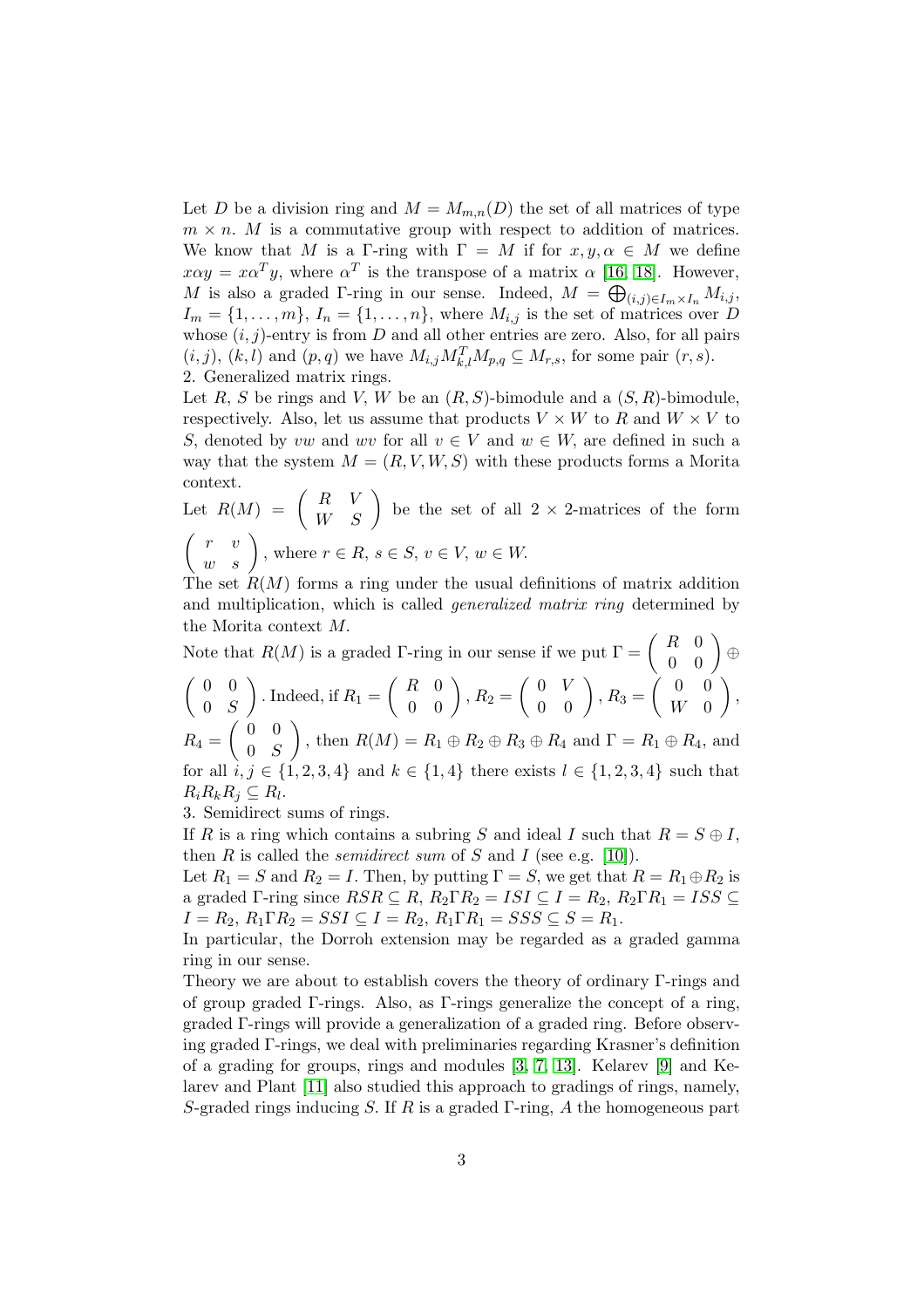of R and G the homogeneous part of Γ, we prove that a Γ-ring R is determined by A and G. We also define and give an elementwise description of the graded Jacobson radical of a graded Γ-ring R in terms of G and A. Finally, the comparison between graded Jacobson and Jacobson radicals of graded Γ-rings is given.

## 2 Preliminaries

Our notion of a graded gamma ring is inspired by the notion of a grading due to Krasner, the origin of which goes back to [\[12\]](#page-21-11). This notion in case of rings coincides with the notion of an  $S$ -graded ring inducing  $S$ , studied by Kelarev in [\[9\]](#page-21-9) and Kelarev and Plant in [\[11\]](#page-21-10). In this section, we gather up all notions and results due to Krasner which are essential for the rest of the article. More on this theory can be found in [\[13\]](#page-21-5) and references therein (in particular,  $[3]$  and  $[7]$ ) or  $[14, 19]$  $[14, 19]$ . Throughout this section, G denotes a multiplicative group with the neutral element 1 and  $\Delta$  is a nonempty set. Even when the operation is denoted multiplicatively, we will use  $\bigoplus$  to denote the (restrictive) direct product of groups as if it were a (restrictive) direct sum in question.

**Definition 2.1** ([\[13\]](#page-21-5)). Every mapping

<span id="page-3-0"></span>
$$
\gamma : \Delta \to \mathrm{Sg}(G), \ \gamma(\delta) = G_{\delta} \ (\delta \in \Delta), \tag{2.1}
$$

such that  $G = \bigoplus_{\delta \in \Delta} G_{\delta}$ , where  $Sg(G)$  is the set of all subgroups of  $G$ , is called a *grading*. A group with a grading is called *a graded group*. A grading is called *strict* if  $G_{\delta} \neq \{1\}$ , for all  $\delta \in \Delta$ . If  $\Delta^* = \{\delta \in \Delta \mid G_{\delta} \neq \{1\}\}\$ , then  $\gamma^* = \gamma |_{\Delta^*}$  is a strict grading of G and is called a *strict kernel* of grading [\(2.1\)](#page-3-0). Elements  $\delta \in \Delta$  are called *degrees* and the corresponding  $G_{\delta}$  are called *homogeneous components*. The set  $H = \bigcup_{\delta \in \Delta} G_{\delta} \ (= \bigcup_{\delta \in \Delta^*} G_{\delta} \text{ if } G \neq \{1\})$ is called the *homogeneous part* of a graded group G and elements  $x \in H$  are called *homogeneous*. The unique  $\xi \in \Delta^*$  for which  $1 \neq x \in H$  belongs to  $G_{\xi}$ is called the *degree of* x and is denoted by  $\delta(x)$ .

Element 1 generally speaking does not have a degree and  $\delta \in \Delta \setminus \Delta^*$  are called *empty degrees* [\[13\]](#page-21-5). However, we may associate a degree from  $\Delta \setminus \Delta^*$ to 1, which we denote by 0 and call it a *zero degree* [\[13\]](#page-21-5). If  $\Delta = \Delta^* \cup \{0\}$ , and if we put  $\delta(1) = 0$ , the grading is called *proper* [\[13\]](#page-21-5). Throughout this paper we assume all gradings to be proper.

Let G be a graded group with grading  $(2.1)$  and let

<span id="page-3-1"></span>
$$
\gamma': \Delta' \to \text{Sg}(G), \gamma'(\delta') = G_{\delta'} \ (\delta' \in \Delta')
$$
\n(2.2)

be another grading of G. We say that gradings [\(2.1\)](#page-3-0) and [\(2.2\)](#page-3-1) are *equivalent* [\[13\]](#page-21-5) if there exists a bijective mapping  $\varphi : \Delta \to \Delta'$  such that  $\gamma(\delta) = \gamma'(\varphi(\delta)),$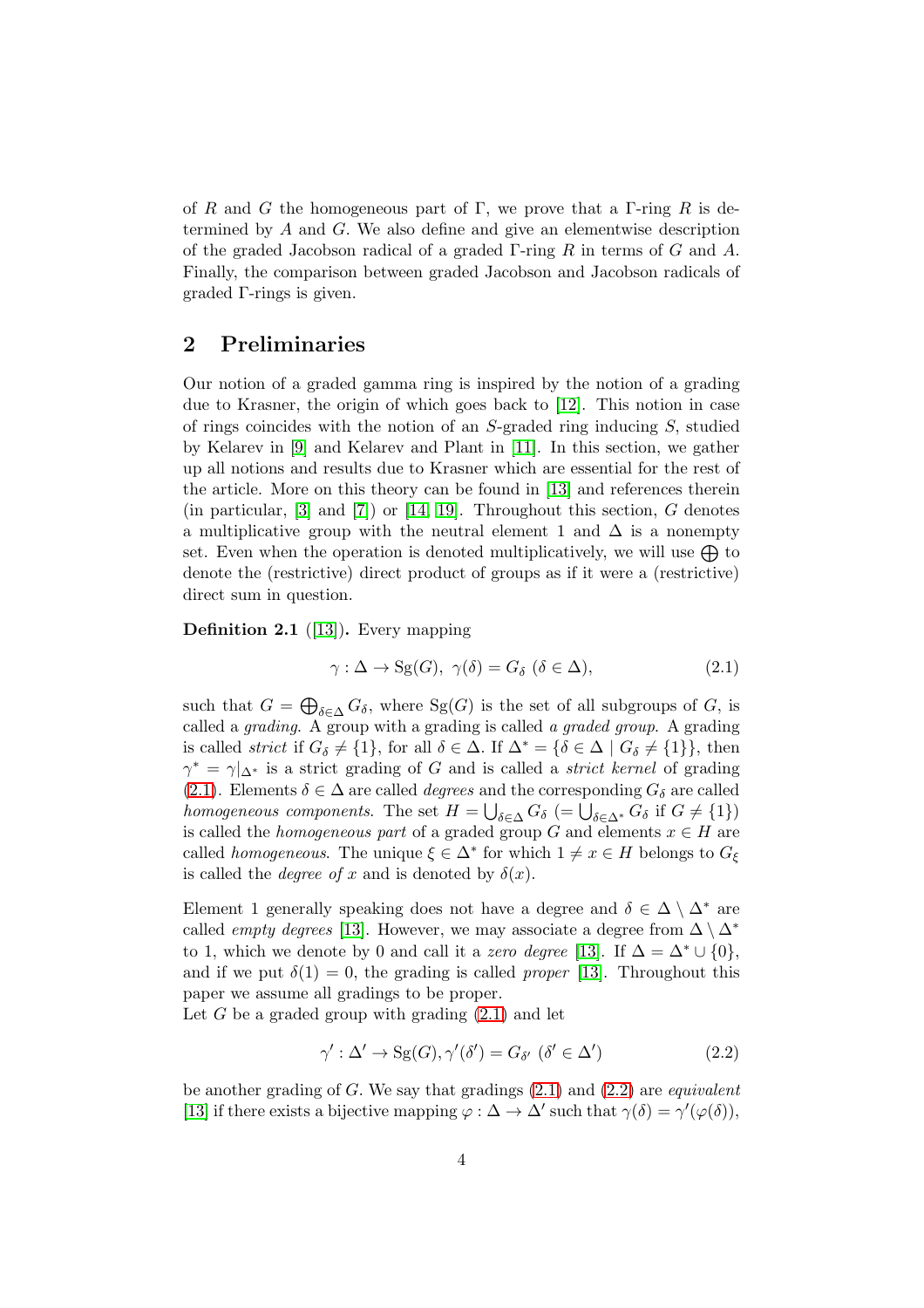for every  $\delta \in \Delta$ . These gradings are *weakly equivalent* [\[13\]](#page-21-5) if their strict kernels are equivalent. It is clear that strict gradings are determined up to an equivalence by the set  $\{G_\delta \mid \delta \in \Delta\}$ , while gradings are determined up to a weak equivalence by  ${G_\delta \mid \delta \in \Delta^*}$ . The homogeneous part H of a graded group  $G$ , together with the group structure of  $G$ , determines a grading of  $G$ up to a weak equivalence, for if  $1 \neq a, b \in H$  and  $a \in G_{\delta}$ , then  $b \in G_{\delta}$  if and only if  $ab \in H$ , which is to say that the set  $\{G(a) := \{x \in H \mid ax \in H\} \mid a \in$  $H^* = H \setminus \{1\}$  coincides with the set  $\{G_\delta \mid \delta \in \Delta^*\}$ . So, it is natural to define a graded group G from the so-called *semihomogeneous aspect* as an ordered pair  $(G, H)$ , where  $H \subseteq G$  is the homogeneous part with respect to some grading of  $G$ , see [\[13\]](#page-21-5). However, in order to do that, the following characterization of that homogeneous part is given.

<span id="page-4-0"></span>Theorem 2.2 ([\[13\]](#page-21-5)). *A nonempty subset* H *of a group* G *is the homogeneous part of* G *with respect to some grading of* G *if and only if the following conditions are satisfied:*

- i)  $1 \in H$ ;
- ii)  $x \in H \Rightarrow x^{-1} \in H;$
- iii)  $x, y, z, xy, yz \in H \wedge y \neq 1 \Rightarrow xz \in H;$
- iv)  $x, y \in H \wedge xy \notin H \Rightarrow xy = yx;$
- v) H *generates* G;
- *vi*) If  $n \geq 2$  and if the elements  $x_1, \ldots, x_n \in H$  are such that for all  $i, j \in \{1, ..., n\}, i \neq j, x_i x_j \notin H, \text{ then } x_1 ... x_n \neq 1.$

Multiplicative operation on  $G$  induces a partial operation in  $H$ . Namely, if  $x, y \in H$ , then xy is defined in H if and only if  $xy \in G$  is the element from H, and in that case the result is the same and we write it the same way. If this situation occurs, we say that elements x, y are *composable* (*addable* in case of an additive operation) and we write  $x \# y$ . Clearly,  $x \# y$  if and only if  $x, y$  come from the same subgroup  $G(a) = \{x \in H \mid ax \in H\}$ ,  $a \in H^*$ , see [\[13\]](#page-21-5).

In case when  $H$  with the induced operation from  $G$  is given, we may reconstruct G up to H-isomorphism. Indeed, if  $a \in H^*$ , then  $G(a)$  may be defined as  $G(a) = \{x \in H \mid a \# x\}$ . G is then the direct sum of different subgroups  $G(a)$  and H is obviously the homogeneous part of G. The group G which is obtained in this way is called *the linearization* of the structure  $(H, \cdot)$  and we denote it by H, see [\[13\]](#page-21-5). Hence,  $H = \bigoplus_{a \in H^*} G(a)$ .

There is a natural idea now to define the graded group from the so called *homogeneous aspect* using the corresponding homogeneous part, at least up to isomorphism, see [\[13\]](#page-21-5). We need to characterize the structure  $(H, \cdot)$ , which is the homogeneous part of some graded group, with operation induced from that group. This characterization is the subject of the following theorem.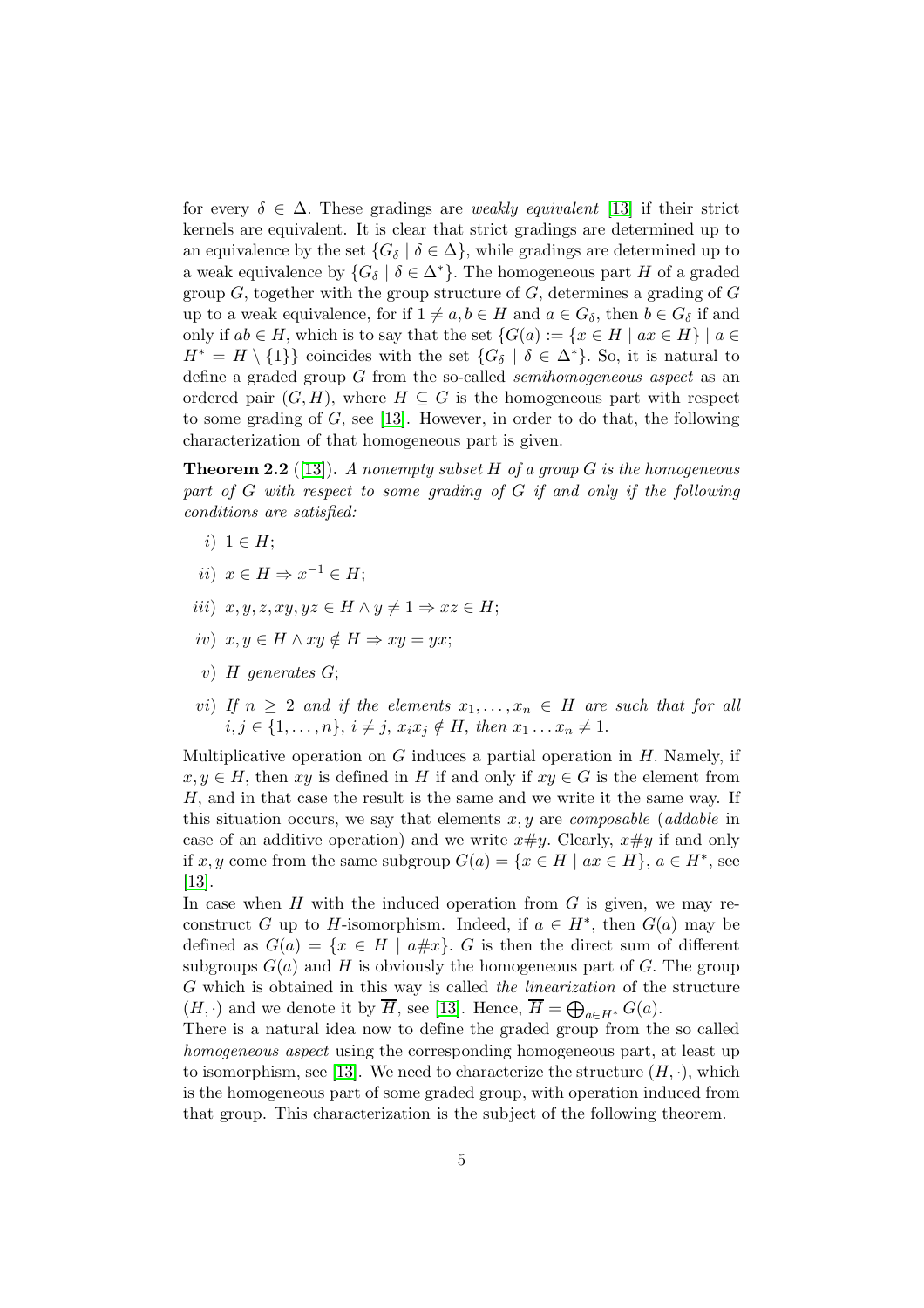<span id="page-5-0"></span>**Theorem 2.3** ([\[13\]](#page-21-5)). The structure  $(H, \cdot)$  is the homogeneous part of some *graded group* G, *with operation induced from that group, if and only if the following conditions hold:*

- i)  $(\exists 1 \in H)(\forall x \in H)$   $x \# 1 \wedge x1 = x$ ;
- ii)  $(\forall x \in H)$   $x \# x$ ;
- iii)  $(\forall x, y, z \in H)$   $x \# y \land y \# z \land y \neq 1 \Rightarrow x \# z;$
- *iv*) *For all*  $a \in H$  *for which*  $a \neq 1$ ,  $H(a) = \{x \in H | a \# x\}$  *is a group, called an* addibility group of H.

**Definition 2.4** ([\[13\]](#page-21-5)). The structure  $(H, \cdot)$  which satisfies conditions of Theorem [2.3](#page-5-0) is called a *homogroupoid*.

Let H be a homogroupoid and  $\Delta^*$  the set of groups  $H(a) = \{x \in H \mid ax \in$ H,  $a \in H^* = H \setminus \{1\}$ , and let us denote elements of  $\Delta^*$  by  $\delta, \xi, \eta, \ldots$  If  $\delta \in \Delta^*$ , we denote by  $H(\delta)$  or by  $G_{\delta}$  or by  $H_{\delta}$  the corresponding group  $H(a)$ which defines  $\delta$ . Hence, if  $a \in H^*$ , then we define its degree as  $\delta(a) := \xi$  if  $a \in$  $H(\xi) = G_{\xi}$ , and so, writing  $H(a)$  has the same meaning as writing  $H(\delta(a))$ , see [\[3,](#page-21-6) [7,](#page-21-7) [13\]](#page-21-5). Thus, the linearization H of H is  $\bigoplus_{\delta\in\Delta^*} H_\delta = \bigoplus_{\delta\in\Delta} H_\delta$  if we put  $\Delta = \Delta^* \cup \{0\}$ , where 0 corresponds to a trivial subgroup  $\{1\}$ ;  $\delta(1) = 0$ . These situations will occur in the sequel, and after this discussion, these should not cause any confusion.

**Definition 2.5** ([\[13\]](#page-21-5)). A subgroup S of a graded group  $G = \bigoplus_{\delta \in \Delta} G_{\delta}$  is called a *homogeneous subgroup* of G if  $S = \bigoplus_{\delta \in \Delta} S \cap G_{\delta}$ .

**Definition 2.6** ([\[13\]](#page-21-5)). A nonempty subset K of a homogroupoid H is called a *subhomogroupoid* if K is the homogeneous part of a homogeneous subgroup of  $\overline{H}$ .

A subhomogroupoid  $K$  of a homogroupoid  $H$  is normal if each addibility group  $K(a)$  of K is a normal subgroup of  $H(a)$ , where  $a \in H^*$ . If K is a normal subhomogroupoid of H, then the homogeneous part of  $\overline{H}/\overline{K}$  is  $\bigcup_{a \in H^*} H(a)/H(a) \cap K$  [\[13\]](#page-21-5).

**Definition 2.7** ([\[13\]](#page-21-5)). A homomorphism  $f: G \to G'$  of graded groups with homogeneous parts H and H', respectively, is called *quasihomogeneous* if  $f(H) \subseteq H'$ . A quasihomogeneous homomorphism f is called a *homogeneous homomorphism* if for  $x, y \in H$  with  $f(x) \neq 1'$ ,  $f(y) \neq 1'$ , we have

$$
\delta(f(x)) = \delta(f(y)) \Rightarrow \delta(x) = \delta(y).
$$

The homogeneous counterpart of the above definition follows.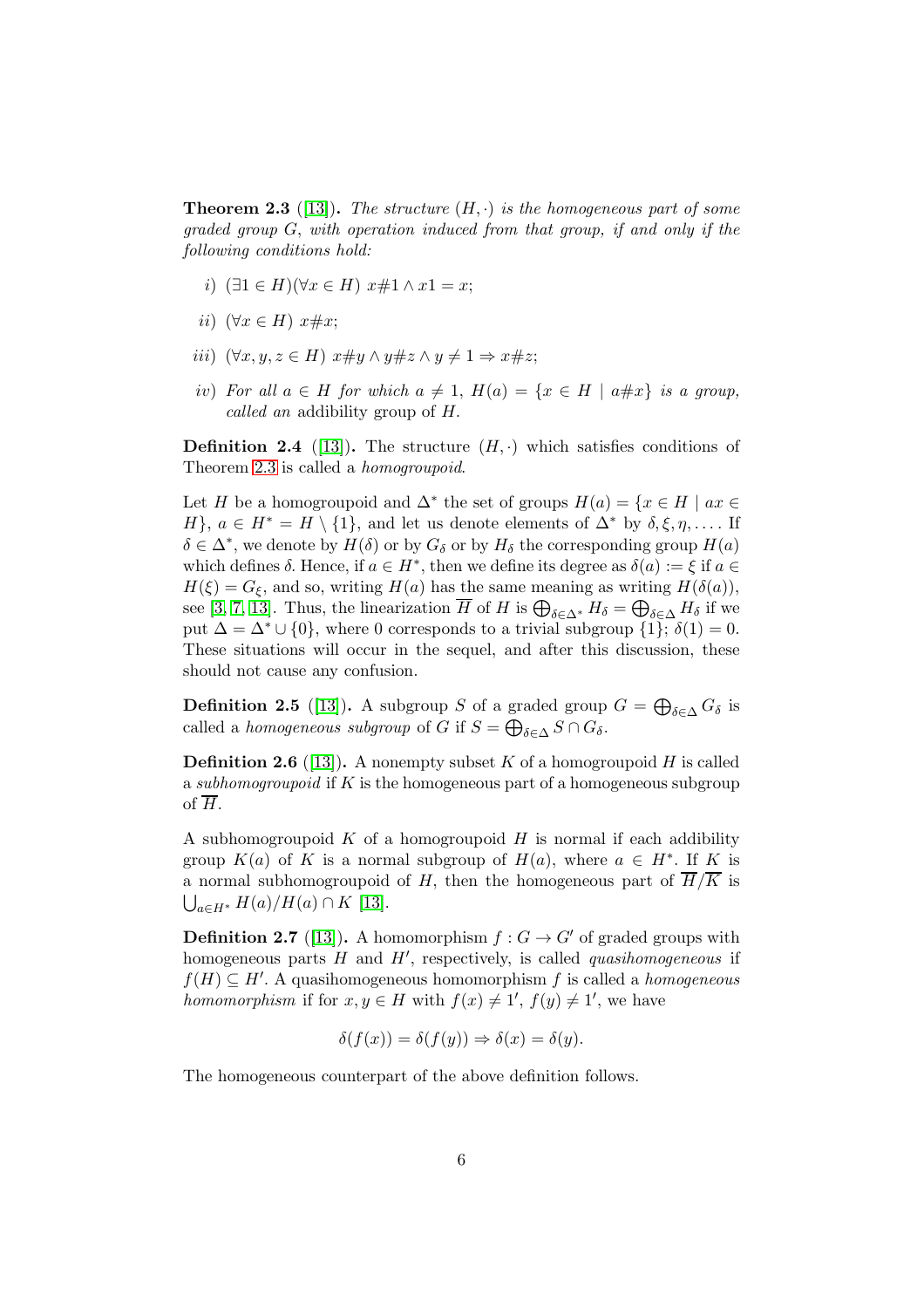**Definition 2.8** ([\[13\]](#page-21-5)). Let H and H' be homogroupoids. The mapping  $f: H \to H'$  is called *quasihomomorphism* if  $x \# y$  implies  $f(x) \# f(y)$  and  $f(xy) = f(x) f(y), x, y \in H$ . A quasihomomorphism is called *homomorphism* if the composability of nonidentity images implies the composability of the originals.

As we have seen, homogroupoids are homogeneous parts of graded groups with induced partial operation. Analogously, an *anneid* and a *moduloid* represent homogeneous parts of a graded ring and a graded module, respectively, with induced operations [\[3,](#page-21-6) [7,](#page-21-7) [13\]](#page-21-5). A ring R is called *graded*  $[3, 7, 13, 11, 9]$  $[3, 7, 13, 11, 9]$  $[3, 7, 13, 11, 9]$  $[3, 7, 13, 11, 9]$  $[3, 7, 13, 11, 9]$  if  $(R, +)$  is a commutative graded group in the above sense with grading  $\gamma_R : \Delta \to \text{Sg}(R, +), \gamma_R(\delta) = R_\delta$ , and if for all  $\xi, \eta \in \Delta$ ,  $R_{\xi}R_{\eta} \subseteq R_{\zeta}$ , for some  $\zeta \in \Delta$ , while a right R-module M is graded [\[3,](#page-21-6) [7,](#page-21-7) [13\]](#page-21-5) if  $R = \bigoplus_{\delta \in \Delta} R_{\delta}$  is a graded ring and M a commutative graded group with grading  $\gamma_M : D \to \text{Sg}(M, +), \gamma_M(d) = M_d$ , and if for all  $\delta \in \Delta$  and  $d \in D$ there exists  $t \in D$  such that  $M_d R_\delta \subseteq M_t$ . As an example of a graded ring one can take, for instance, every group graded ring in the usual sense. However, there are important types of rings which are graded in Krasner's sense, but not necessarily group graded, such as the already mentioned semidirect sums of rings (see also [\[10\]](#page-21-8)).

If M and M' are A-moduloids, than the mapping  $f : M \to M'$  is called a *quasihomomorphism* [\[3,](#page-21-6) [7,](#page-21-7) [13\]](#page-21-5) if for all  $x, y \in M, a \in A$ ,  $f(xa) = f(x)a$  and if  $x \# y$  implies  $f(x) \# f(y)$  and  $f(x+y) = f(x) + f(y)$ . A quasihomomorphism is called a *homomorphism* [\[3,](#page-21-6) [7,](#page-21-7) [13\]](#page-21-5) if moreover we have that the addibility of nonzero images implies the addibility of originals. A right A-moduloid M is called *right regular* [\[3,](#page-21-6) [7,](#page-21-7) [13\]](#page-21-5) if the mapping  $a \to xa$  ( $x \in M$ ) from A to M is a homomorphism. An A-moduloid M is called *small* [\[7\]](#page-21-7) if it is regular and if there exists w such that  $M = M(w)A$ .

## 3 Graded Γ-rings

We study three equivalent aspects of graded Γ-rings, nonhomogeneous, semi-homogeneous and homogeneous, by analogy with [\[13\]](#page-21-5) for graded groups, rings and modules.

#### 3.1 Nonhomogeneous aspect

Let R be a Γ-ring in the sense of Nobusawa and let R and  $\Gamma$  be graded groups  $\bigoplus_{\delta \in \Delta} R_{\delta}$ , and  $\gamma_{\Gamma}: D \to \mathrm{Sg}(\Gamma,+), \gamma_{\Gamma}(d) = \Gamma_d, \Gamma = \bigoplus_{d \in D} \Gamma_d$ , respectively. in the sense of Krasner with gradings  $\gamma_R : \Delta \to \text{Sg}(R, +), \gamma_R(\delta) = R_\delta, R =$ Also, let  $A$  be the homogeneous part of  $R$  and  $G$  the homogeneous part of Γ. If the following conditions are satisfied:

<span id="page-6-0"></span>
$$
(\forall \xi, \eta \in \Delta)(\forall d \in D)(\exists \zeta \in \Delta) \ R_{\xi} \Gamma_{d} R_{\eta} \subseteq R_{\zeta}, \tag{3.1}
$$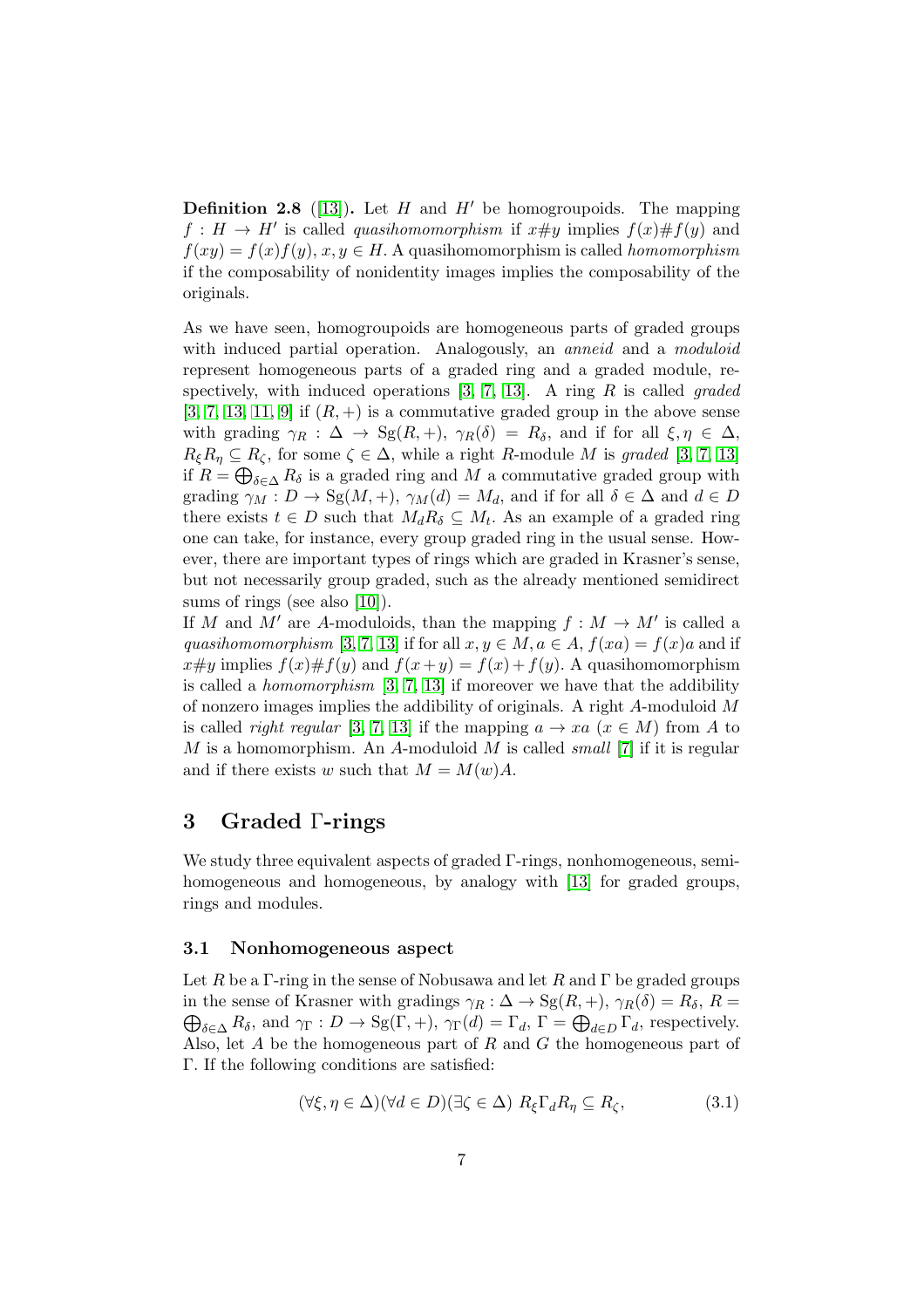<span id="page-7-0"></span>
$$
(\forall s, t \in D)(\forall \delta \in \Delta)(\exists d \in D) \Gamma_s R_{\delta} \Gamma_t \subseteq \Gamma_d, \tag{3.2}
$$

then R is called a graded  $\Gamma$ *-ring of Nobusawa of type*  $(\Delta, D)$ , where  $\Delta$  and D are sets. R is called a *graded*  $\Gamma$ *-ring of type*  $(\Delta, D)$  if R is observed as a Γ-ring and if only [\(3.1\)](#page-6-0) is satisfied.

The following lemma represents an analogous result obtained for graded rings, see, for example, [\[13\]](#page-21-5).

<span id="page-7-1"></span>Lemma 3.1. *The condition* [\(3.1\)](#page-6-0) *is satisfied if and only if the following conditions hold:*

- i)  $AGA \subseteq A$ ;
- *ii*) *If*  $x, y \in A$  *and*  $\alpha \in G$  *with*  $x \alpha y \neq 0$ , *then*  $\delta(x \alpha y)$  *depends only on*  $\delta(x)$ ,  $\delta(y)$  *and*  $d(\alpha)$ ,

*where*  $\delta(x) \in \Delta$  *and*  $d(\alpha) \in D$  *denote degrees of*  $x \in A$  *and*  $\alpha \in G$ *, respectively.*

*Proof.* Clearly,  $(3.1)$  follows from i) and ii). Conversely, suppose that  $(3.1)$ holds and let us prove that  $AGA \subseteq A$ . Let  $x, y \in A$  and  $\alpha \in G$ . Then there exist  $\xi, \eta \in \Delta$  and  $d \in D$  such that  $x \in R_{\xi}, y \in R_{\eta}$  and  $\alpha \in \Gamma_d$ which implies  $x\alpha y \in R_{\xi} \Gamma_d R_{\eta}$ , and by [\(3.1\)](#page-6-0) there exists  $\zeta \in \Delta$  such that  $R_{\xi}\Gamma_{d}R_{\eta} \subseteq R_{\zeta} \subseteq A$ , and so  $AGA \subseteq A$  and i) holds. Actually, i) implies ii). Indeed, assume that i) holds and let  $x, y, z, u \in A$ ,  $\alpha \in G$ ,  $\delta(x) = \delta(z)$ ,  $\delta(y) = \delta(u)$ ,  $x\alpha y \neq 0$ ,  $z\alpha y \neq 0$ ,  $x\alpha u \neq 0$ ,  $z\alpha u \neq 0$ . Then  $x+z \in A$ ,  $y+u \in A$ , and hence,  $(x+z)\alpha y \in A$ , that is,  $x\alpha y + z\alpha y \in A$ , that is  $\delta(x\alpha y) = \delta(z\alpha y)$ . Similarly,  $\delta(x\alpha y) = \delta(x\alpha u)$ . If  $x, x', y, y' \in A$ ,  $\alpha \in G$ ,  $\delta(x) = \delta(x')$ ,  $\delta(y) =$  $\delta(y')$ ,  $x\alpha y \neq 0$ ,  $x'\alpha y' \neq 0$ , then  $\delta(x\alpha y) = \delta(x'\alpha y')$ . Indeed, if  $x\alpha y' \neq 0$ , then, according to what we have already proved,  $\delta(x\alpha y) = \delta(x\alpha y')$  and  $\delta(x\alpha y') = \delta(x'\alpha y')$ . Analogously,  $\delta(x\alpha y) = \delta(x'\alpha y')$  if  $x'\alpha y \neq 0$ . If however  $x\alpha y' = 0$  and  $x'\alpha y = 0$ , then  $x\alpha y + x'\alpha y' = (x + x')\alpha (y + y') \in A$ , and so  $\delta(x\alpha y) = \delta(x'\alpha y')$ . If  $x, x', y, y' \in A$ ,  $\alpha, \beta \in G$ ,  $\delta(x) = \delta(x')$ ,  $\delta(y) =$  $\delta(y')$ ,  $x\alpha y \neq 0$ ,  $x'\alpha y' \neq 0$ ,  $x\beta y \neq 0$ ,  $x'\beta y' \neq 0$ , and  $d(\alpha) = d(\beta)$ , then  $x\alpha y + x\beta y = x(\alpha + \beta)y \in A$ , and so  $\delta(x\alpha y) = \delta(x\beta y)$ . Since, by what we have already proved,  $\delta(x\beta y) = \delta(x'\beta y')$  and  $\delta(x\alpha y) = \delta(x'\alpha y')$ , we have  $\delta(x\alpha y) = \delta(x\beta y) = \delta(x'\alpha y') = \delta(x'\beta y')$ , and so *ii*) holds.  $\Box$ 

The following lemma can be proved similarly.

<span id="page-7-2"></span>Lemma 3.2. *The condition* [\(3.2\)](#page-7-0) *is satisfied if and only if the following conditions hold:*

- i)  $GAG \subseteq G$ ;
- *ii*) *If*  $\alpha, \beta \in G$  *and*  $x \in A$  *with*  $\alpha x \beta \neq 0$ , *then*  $d(\alpha x \beta)$  *depends only on*  $d(\alpha)$ ,  $d(\beta)$  *and*  $\delta(x)$ ,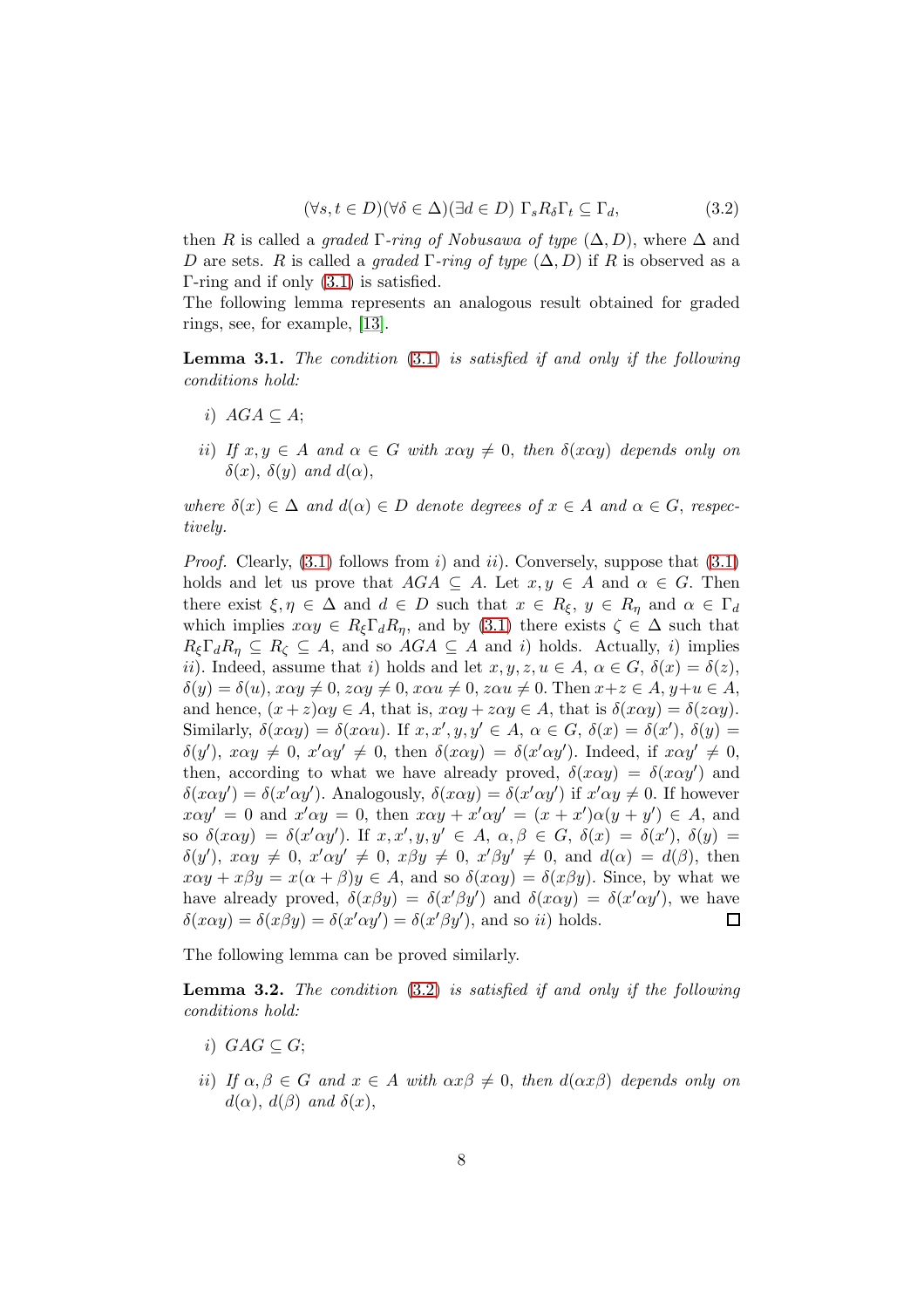*where*  $\delta(x) \in \Delta$  *and*  $d(\alpha) \in D$  *denote degrees of*  $x \in A$  *and*  $\alpha \in G$ *, respectively.*

These lemmas allow us to define ternary operations  $\Delta \times D \times \Delta \rightarrow \Delta$  and  $D \times \Delta \times D \to D$ . Let R be a graded Γ-ring of Nobusawa of type  $(\Delta, D)$ . Let us prove that  $\zeta$  from condition [\(3.1\)](#page-6-0) is unique if  $R_{\xi} \Gamma_d R_n \neq \{0\}$ . Suppose that there is another  $\zeta' \in \Delta$  such that  $R_{\xi} \Gamma_d R_{\eta} \subseteq R_{\zeta'}$ . Then  $R_{\xi} \Gamma_d R_{\eta} \subseteq R_{\zeta} \cap R_{\zeta'} =$  $\{0\}$  which implies  $R_{\xi} \Gamma_d R_n = \{0\}$ , contrary to assumption. Hence  $\zeta$  from [\(3.1\)](#page-6-0) is unique. A similar argument shows that  $d \in D$  from [\(3.2\)](#page-7-0) is unique if  $\Gamma_s R_\delta \Gamma_t \neq \{0\}$ . Thus for  $\xi, \eta \in \Delta$  and  $d \in D$  such that  $R_\xi \Gamma_d R_\eta \neq \{0\}$  we may define  $\xi d\eta \in \Delta$  to be that unique  $\zeta$  for which  $R_{\xi} \Gamma_{d} R_{\eta} \subseteq R_{\zeta}$ . In that case we say that  $\xi$ , d and  $\eta$  are *composable*. However, since we assume that the gradings in hand are proper, we also define  $\xi d\eta = 0$  if  $R_{\xi} \Gamma_{d} R_{n} = \{0\}.$ We similarly define the composability of  $s, \delta$  and t.

<span id="page-8-0"></span>**Example 3.3.** 1. Let R be a graded ring in Krasner's sense [\[3,](#page-21-6) [7,](#page-21-7) [13\]](#page-21-5), i.e., R is the direct sum of its additive subgroups  $R_{\delta}$ , where  $\delta$  runs through a nonempty set  $\Delta$ , and for all  $\xi, \eta \in \Delta$  there exists  $\zeta \in \Delta$  such that  $R_{\xi}R_{\eta} \subseteq R_{\zeta}$ (see also [\[11\]](#page-21-10)). Then R is a graded Γ-ring if we put  $\Gamma = R$ . Indeed, let  $\xi, \eta$ ,  $\zeta \in \Delta$ . Then, if  $R_{\xi}R_{\eta}R_{\zeta} \neq \{0\}$ , we have

$$
R_{\xi}R_{\eta}R_{\zeta} = (R_{\xi}R_{\eta})R_{\zeta} \subseteq R_{\lambda}R_{\zeta} \subseteq R_{\delta},
$$

for some  $\lambda, \delta \in \Delta$  according to the definition of a graded ring. If, however,  $R_{\xi}R_{\eta}R_{\zeta} = \{0\}$ , then  $R_{\xi}R_{\eta}R_{\zeta} \subseteq R_{\delta}$ , for every  $\delta \in \Delta$ .

2. Let D be a division ring and  $M = M_{m,n}(D)$  the group of rectangular matrices of type  $m \times n$  over D. Then  $M = \bigoplus_{(i,j)\in I_m \times I_n} M_{i,j}$ , where  $M_{i,j}$ denotes the set of matrices whose  $(i, j)$ -entry is from  $\ddot{D}$  and all other entries are zero,  $I_m = \{1, \ldots, m\}$ ,  $I_n = \{1, \ldots, n\}$ . Recall from Section [1,](#page-0-0) M is a graded  $\Gamma = M$ -ring, if for  $x, y, \alpha \in M$  we define  $x \alpha y = x \alpha^T y$ , where  $\alpha^T$ denotes the transpose of  $\alpha$ . Notice that it is also a graded Γ-ring in the sense of Nobusawa. If D is a graded division ring in Krasner's sense [\[13\]](#page-21-5) with the grading set  $\Delta$ , i.e., it is a graded ring in Krasner's sense and every nonzero homogeneous element is invertible, then, for each pair  $(i, j) \in I_m \times I_n$ ,  $M_{i,j} = \bigoplus_{\delta \in \Delta} (M_{i,j})_{\delta}$ , where  $(M_{i,j})_{\delta}$  is the set of matrices from  $M_{i,j}$  whose  $(i, j)$ -entry comes from  $D_{\delta}$ , which is obviously a subgroup of  $M_{i,j}$ . Then again M represents a graded  $\Gamma = M$ -ring in the sense of Nobusawa since for all  $(i, j), (k, l), (p, q) \in I_m \times I_n$  and  $\delta, \xi, \eta \in \Delta$  there exist  $(r, s) \in I_m \times I_n$ and  $\zeta \in \Delta$  such that  $(M_{i,j})_{\delta} (M_{k,l})_{\xi}^{T} (M_{p,q})_{\eta} \subseteq (M_{r,s})_{\zeta}$ .

#### 3.2 Semihomogeneous aspect

Let R be a graded Γ-ring of Nobusawa of type  $(\Delta, D)$ . Then A and G satisfy known conditions for homogeneous parts of graded groups (see Theorem [2.2\)](#page-4-0). According to lemmas [3.1](#page-7-1) and [3.2,](#page-7-2) there are two more conditions, namely,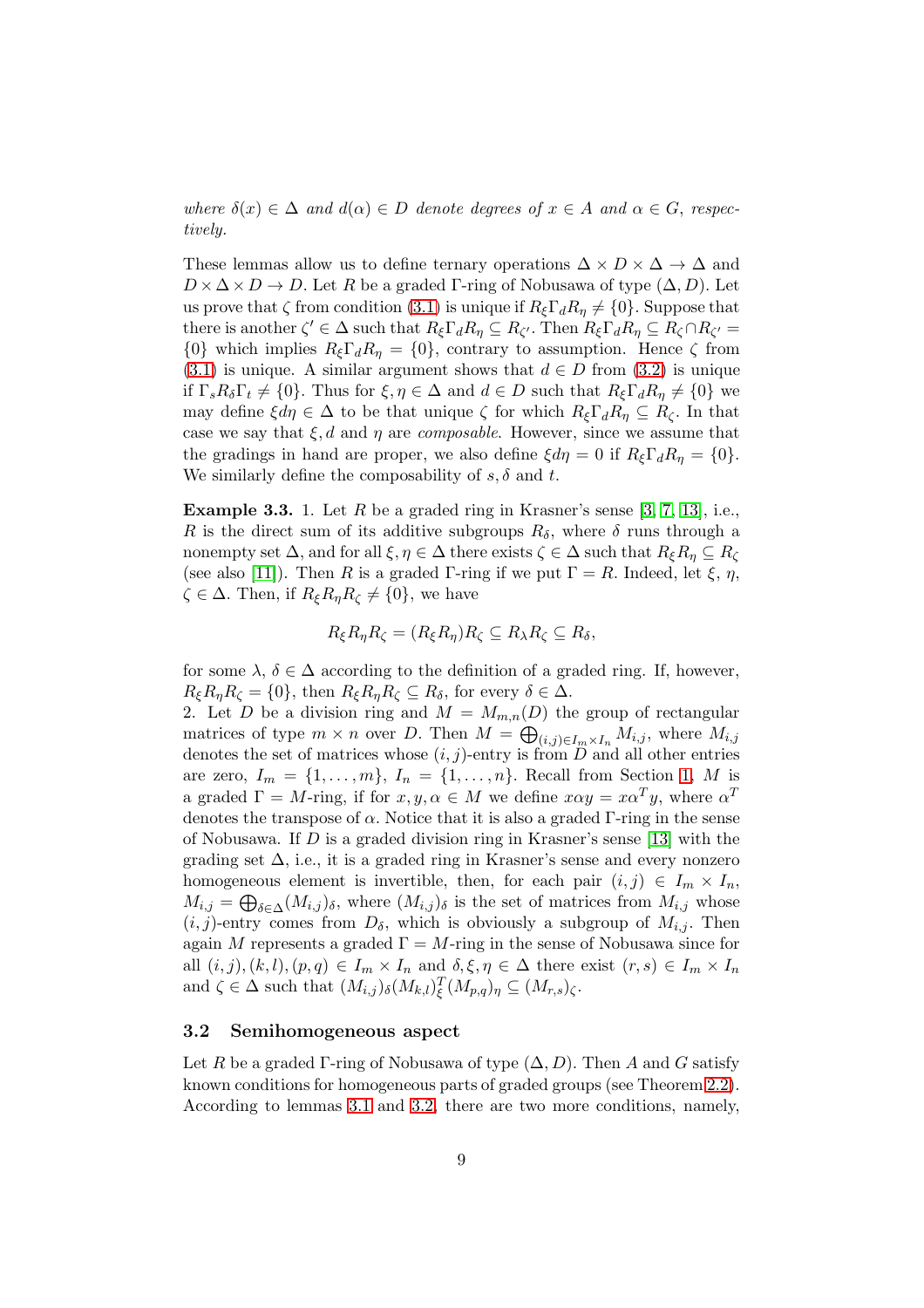$AGA \subseteq A$  and  $GAG \subseteq G$ . Conversely, if all of these conditions for  $A \subseteq R$ and  $G \subseteq \Gamma$  are satisfied, then we know that A and G are homogeneous parts of graded groups R and  $\Gamma$  of type  $\Delta$  and D, respectively, with gradings  $\gamma_R$ :  $A^* \rightarrow \text{Sg}(R, +), \gamma_R(a) = A(a) = \{x \in A \mid a + x \in A\}, \gamma_{\Gamma}: G^* \rightarrow \text{Sg}(\Gamma, +),$  $\gamma_{\Gamma}(\alpha) = G(\alpha) = {\xi \in G \mid \alpha + \xi \in G},$  and by lemmas [3.1](#page-7-1) and [3.2,](#page-7-2) R is a graded Γ-ring of Nobusawa of type  $(\Delta, D)$ . Hence, we may define a graded Γ-ring of Nobusawa from the semihomogeneous point of view as a quadruple  $(R, \Gamma, A, G)$ , where R is a Γ-ring of Nobusawa, and  $A \subseteq R$ ,  $G \subseteq \Gamma$  nonempty subsets such that:

- i)  $0 \in A$ ;
- ii)  $x \in A \Rightarrow -x \in A$ ;
- iii)  $x, y, z, x + y, y + z \in A \wedge y \neq 0 \Rightarrow x + z \in A;$
- iv) A generates  $R$ ;
- v) If  $n \geq 2$  and if elements  $x_1, \ldots, x_n \in A$  are such that for all  $i, j \in \mathbb{Z}$  $\{1, \ldots, n\}, i \neq j, x_i + x_j \notin A$ , then  $x_1 + \cdots + x_n \neq 0;$
- vi)  $AGA \subseteq A$ :
- $i') \; 0 \in G;$
- $ii') \ \alpha \in G \Rightarrow -\alpha \in G;$
- iii')  $\alpha, \beta, \gamma, \alpha + \beta, \beta + \gamma \in G \land \beta \neq 0 \Rightarrow \alpha + \gamma \in G;$
- $iv'$ ) G generates  $\Gamma$ ;
- v') If  $n \geq 2$  and if elements  $\alpha_1, \ldots, \alpha_n \in G$  are such that for all  $i, j \in$  $\{1,\ldots,n\}, i \neq j, \alpha_i+\alpha_j \notin G$ , then  $\alpha_1+\cdots+\alpha_n \neq 0;$
- $vi')$   $GAG \subseteq G$ .

*Remark* 3.4. Here, we denoted neutral elements of R and  $\Gamma$  by the same symbol, 0, but there is no fear of confusion.

#### 3.3 Homogeneous aspect

Let R be a graded Γ-ring of Nobusawa, A the homogeneous part of R, G the homogeneous part of Γ. Observe the restriction of addition of R on A, and similarly of addition of Γ on G. Also, let us restrict operations  $R \times \Gamma \times R \to R$ and  $\Gamma \times R \times \Gamma \to \Gamma$  on  $A \times G \times A \to A$  and  $G \times A \times G \to G$ , respectively. Then restricted additions on A and G are partial operations since sum of two nonzero homogeneous elements does not have to be a homogeneous element. On the other hand, according to lemmas [3.1](#page-7-1) and [3.2,](#page-7-2) ternary operations  $A \times G \times A \to A$  and  $G \times A \times G \to G$  are everywhere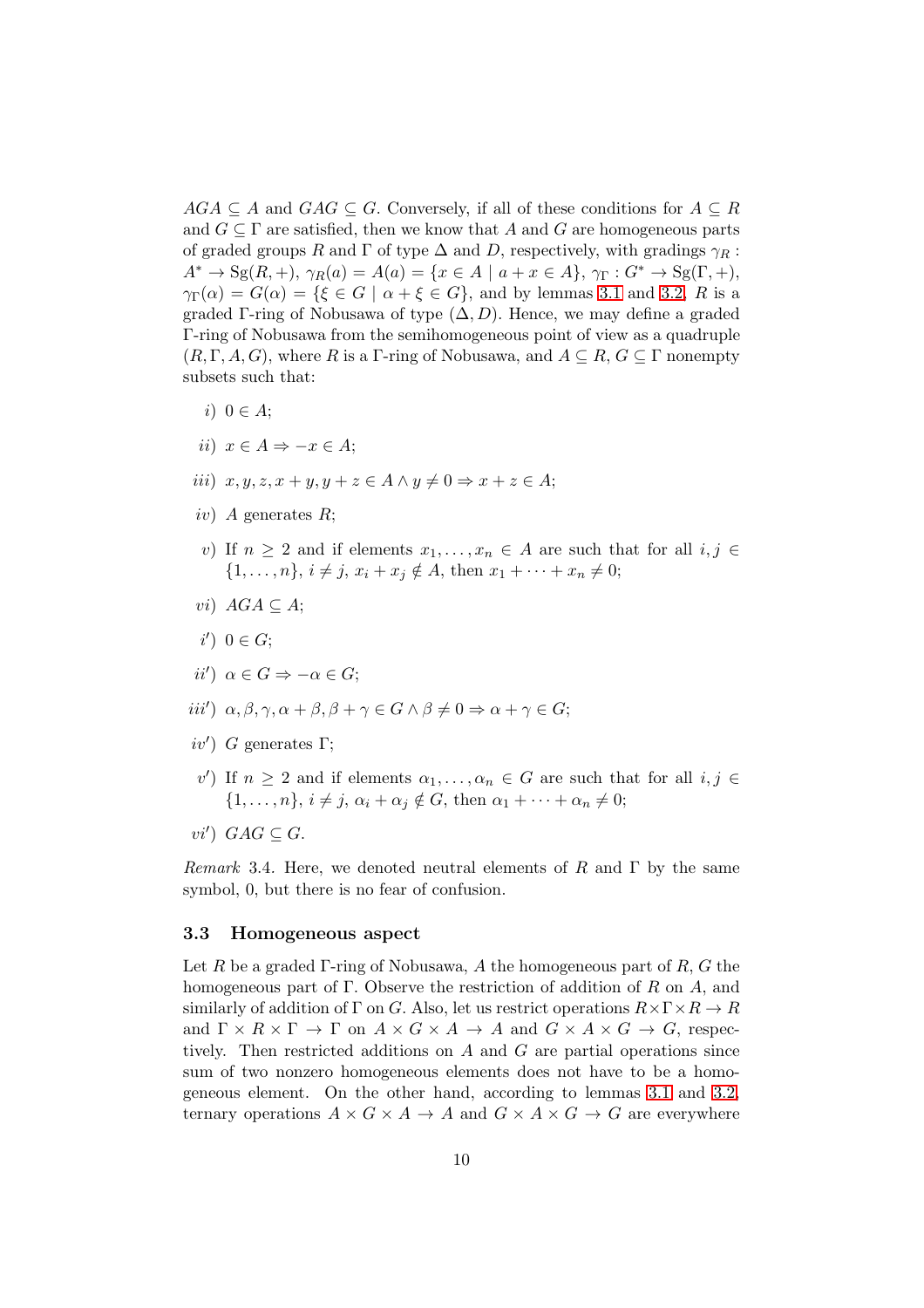defined. We then call A a G-*anneid of Nobusawa* or a *gamma anneid of Nobusawa*. If R were only a Γ-ring, we would obtain a structure called a G-*anneid* or a *gamma anneid*. Notice that if A is a G-anneid, then A and G are commutative homogroupoids. The set of addibility groups of A will be denoted by  $\Delta^*$ , while the set of addibility groups of G will be denoted by  $D^*$ . The corresponding linearizations  $\overline{A}$  and  $\overline{G}$  of A and G, respectively, are hence  $\bigoplus_{\delta \in \Delta^*} A_{\delta} = \bigoplus_{a \in A^*} A(a)$  and  $\bigoplus_{d \in D^*} G_d = \bigoplus_{\alpha \in G^*} G(\alpha)$ , respectively. Naturally, if we put  $\Delta = \Delta^* \cup \{0\}$  and  $D = D^* \cup \{0\}$ ,  $\overline{A} = \bigoplus_{\delta \in \Delta} A_{\delta}$ and  $G = \bigoplus_{d \in D} G_d$ .

*Remark* 3.5*.* Gamma anneid could also be called a *gamma ringoid* but we kept the term which resembles the original notion of the homogeneous part of a graded ring in Krasner's sense, the *anneid*, see [\[3,](#page-21-6) [7,](#page-21-7) [13\]](#page-21-5).

The following theorem gives us the characterization of gamma anneids.

Theorem 3.6. *Let* A *and* G *be commutative homogroupoids. Then* A *is a* G*-anneid of Nobusawa if and only if:*

- i)  $(\forall x, y \in A)(\forall \alpha \in G)$   $x \alpha y \in A$ ;
- ii)  $(\forall \alpha, \beta \in G)(\forall x \in A) \ \alpha x \beta \in G;$
- iii)  $(\forall a, a', b, b' \in A)(\forall \gamma, \gamma' \in G)$   $a \# a' \Rightarrow a \gamma b \# a' \gamma b \wedge (a + a') \gamma b = a \gamma b + a' \gamma b$  $a'\gamma b$ ,  $\gamma \# \gamma' \Rightarrow a\gamma b \# a\gamma' b \wedge a(\gamma + \gamma')b = a\gamma b + a\gamma' b$ ,  $b \# b' \Rightarrow a\gamma b \# a\gamma b' \wedge b'$  $a\gamma(b+b') = a\gamma b + a\gamma b';$
- iv)  $(\forall a, b, c \in A)(\forall \gamma, \beta \in G)$   $(a\gamma b)\beta c = a\gamma(b\beta c) = a(\gamma b\beta)c \wedge a\gamma b =$  $0 \ (a, b \in A) \Rightarrow \gamma = 0.$

*Proof.* It is clear that the given conditions are necessary. Now, suppose that i) – iv) hold. Let  $R = \overline{A} = \bigoplus_{a \in A^*} A(a)$  and  $\Gamma = \overline{G} = \bigoplus_{\alpha \in G^*} G(\alpha)$  and let  $\bar{x}_i, \bar{y} \in R$ ,  $i = 1, 2, \bar{\alpha} \in \Gamma$ . Then  $\bar{x}_i, \bar{y}$  and  $\bar{\alpha}$  are of the form  $\sum x_{\delta}^i$ let  $\bar{x}_i, \bar{y} \in R$ ,  $i = 1, 2, \bar{\alpha} \in \Gamma$ . Then  $\bar{x}_i, \bar{y}$  and  $\bar{\alpha}$  are of the form  $\sum x_{\delta}^i$ ,  $\sum y_{\delta}$  and  $\sum \alpha_d$ , respectively, where  $x_{\delta}^i, y_{\delta} \in A_{\delta} = \{x \in A \mid x = 0 \lor (x \neq 0) \}$  $0 \wedge \delta(x) = \delta$ ,  $\alpha_d \in G_d = \{ \alpha \in G \mid \alpha = 0 \vee (\alpha \neq 0 \wedge d(\alpha) = d) \},$  $x_{\delta}^{i} = y_{\delta} = 0$  and  $\alpha_{d} = 0$  for all but finitely many  $\delta$  and  $d$ , respectively. Now put  $\bar{x}_i \bar{\alpha} \bar{y} := \sum_{\delta} \sum_d \sum_{\delta'} x_{\delta}^i \alpha_d y_{\delta'}$ . Then

$$
(\bar{x}_1 + \bar{x}_2)\bar{\alpha}\bar{y} = \sum_{\delta} (x_{\delta}^1 + x_{\delta}^2) \sum_{d} \alpha_d \sum_{\delta'} y_{\delta'}
$$
  
= 
$$
\sum_{\delta} \sum_{d} \sum_{\delta'} x_{\delta}^1 \alpha_d y_{\delta'} + \sum_{\delta} \sum_{d} \sum_{\delta'} x_{\delta}^2 \alpha_d y_{\delta'}
$$
  
= 
$$
\bar{x}_1 \bar{\alpha} \bar{y} + \bar{x}_2 \bar{\alpha} \bar{y}.
$$

We analogously prove the other properties which make  $R$  a graded Γ-ring of Nobusawa. П

*Remark* 3.7*.* It is clear which of stated conditions are necessary and sufficient in order for A to be a G-anneid.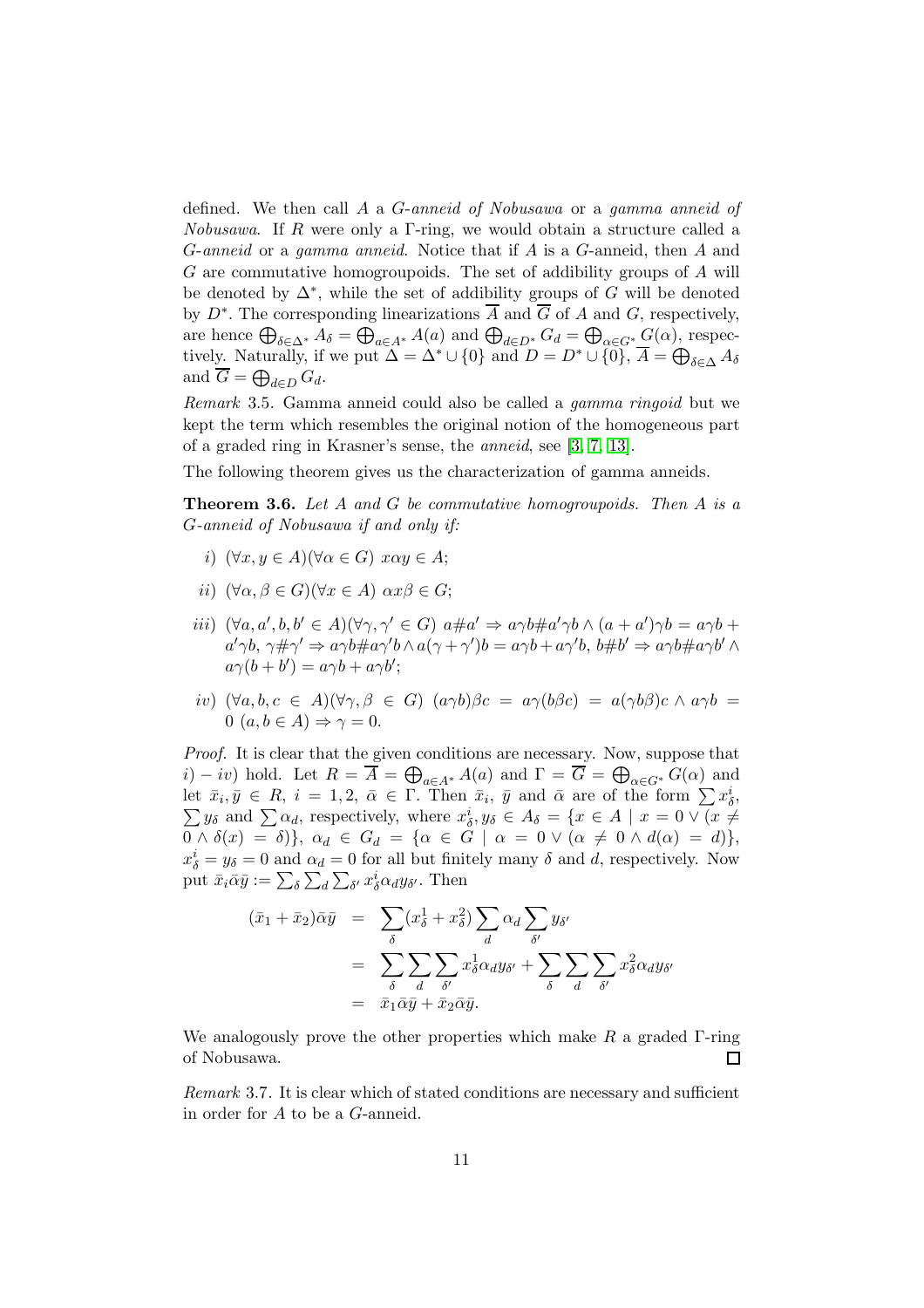Hence, given a G-anneid A,  $R = \overline{A}$ , and  $\Gamma = \overline{G}$ , R is a graded Γ-ring of type  $(\Delta, D)$ , where,  $\Delta = \Delta^* \cup \{0\}$  is the grading set of R, and  $D = D^* \cup \{0\}$ the grading set of Γ. Let us recall once again, elements of  $\Delta^*$  are denoted by  $\delta, \xi, \eta, \ldots$ , but is actually comprised of addibility groups  $A(a) = \{x \in$  $A \mid a + x \in A$ ,  $a \neq 0$ . The *degree*  $\delta(a)$  of  $0 \neq a \in A$  is defined to be the element  $\delta \in \Delta^*$  which denotes  $A(a)$ . Conversely, given  $\xi \in \Delta^*$ , the corresponding addibility group will be denoted by  $A(a)$  if  $\delta(a) = \xi$ , or it will be denoted by  $A(\xi)$  or by  $A_{\xi}$ . So, when there is no danger of confusion, the degree of an element and the element will be denoted the same way. We also keep this convention for the grading set of Γ.

**Example 3.8.** Let us take a look at the set  $M = M_{m,n}(D)$  of rectangular matrices of type  $m \times n$  over a division ring D once again. As we saw, it can be regarded as a graded  $\Gamma = M$ -ring in the sense of Nobusawa (see Example [3.3\)](#page-8-0). Let  $A = \bigcup_{(i,j)\in I_m \times I_n} M_{i,j}$ . Then it is easy to see that A is a  $G = A$ -anneid in the sense of Nobusawa if for  $a, b, \alpha \in A$  we define  $a\alpha b = a\alpha^T b.$ 

**Example 3.9.** Let  $M$  and  $M'$  be small moduloids over an anneid, and let  $A = \text{hom}(M, M')$  and  $G = \text{hom}(M', M)$  be sets of homomorphisms from  $M$  to  $M'$  and from  $M'$  to  $M$ , respectively. Without the assumption that  $M$ and  $M'$  are small, we would not know whether A and G are homogroupoids. However, since  $M$  and  $M'$  are small, both  $A$  and  $G$  are homogroupoids according to [\[7\]](#page-21-7). Take  $f, g \in A$  and  $h \in G$ . Then, for all  $x \in M$ , we have  $g(x) \in M'$ ,  $h(g(x)) \in M$  and finally,  $f(h(g(x))) \in M'$ . Thus, we have  $f h g \in A$ . It is easy to verify that A is a G-anneid.

We have seen three aspects of graded gamma rings in the sense of Nobusawa and of graded gamma rings which are mutually equivalent. In the rest of the article we chose to work in the frame of the homogeneous aspect. It is justified, since in proving some results concerning homogeneous objects, we need not to think whether some nonhomogeneous elements are really necessary.

### 4 Graded Γ-modules

Let R be a graded Γ-ring of type  $(\Delta, D)$ , V a graded additive abelian group of type  $\Delta_V$  and let V be a right RΓ-module (as defined in [\[18\]](#page-22-0)). Also, M will be denoting the homogeneous part of  $V$ ,  $A$  the homogeneous part of  $R$ and G the homogeneous part of  $\Gamma$ .

Definition 4.1. V is called a *graded right* RΓ*-module* if

<span id="page-11-0"></span>
$$
(\forall \xi \in \Delta_V)(\forall d \in D)(\forall \eta \in \Delta)(\exists \zeta \in \Delta_V) V_{\xi} \Gamma_d R_{\eta} \subseteq V_{\zeta}.
$$
 (4.1)

As in the case of graded Γ-rings, the following lemma holds.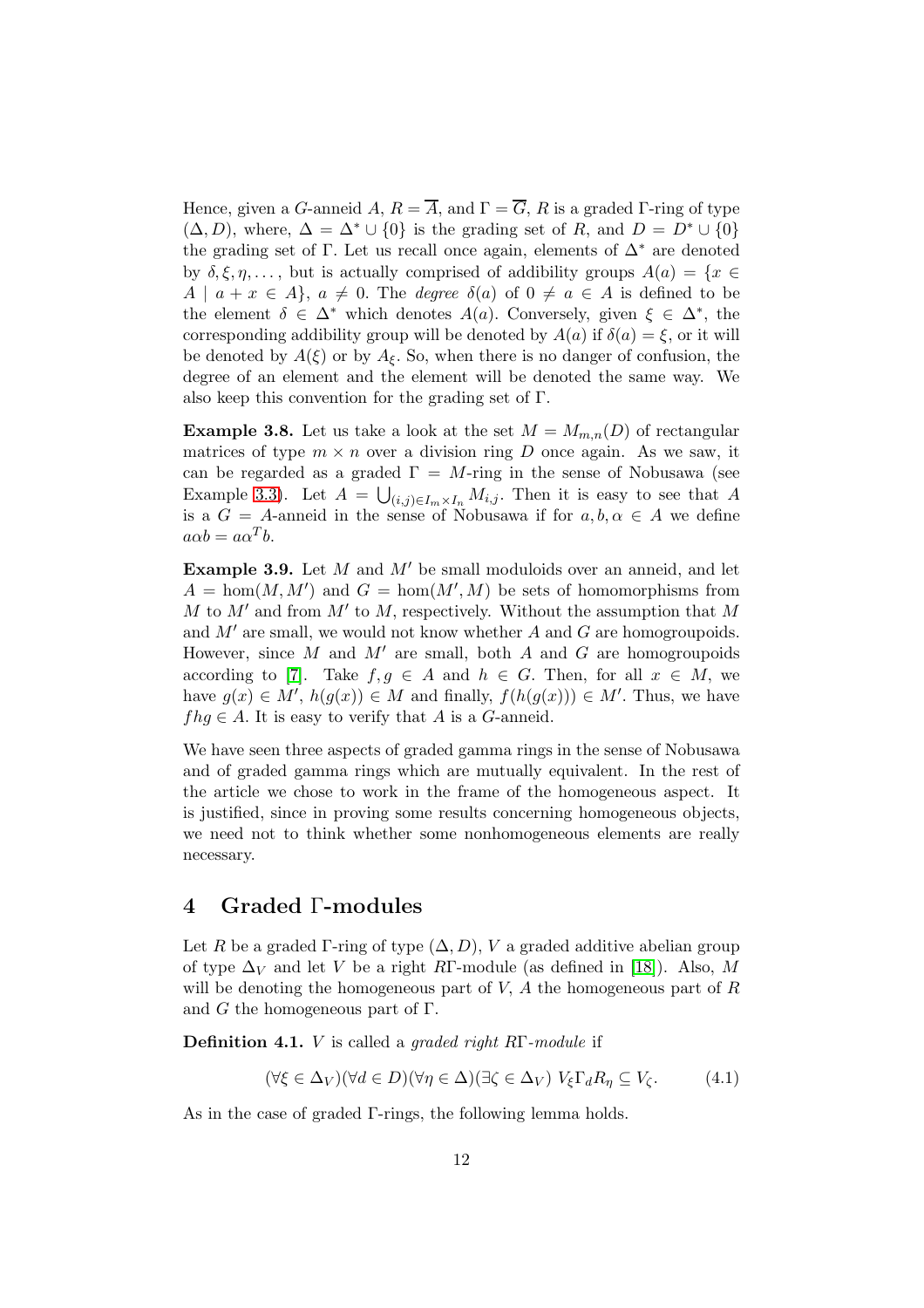Lemma 4.2. *The condition* [\(4.1\)](#page-11-0) *is satisfied if and only if the following conditions hold:*

- i)  $MGA \subset M$ ;
- ii) *If*  $w \in M$ ,  $\alpha \in \Gamma$ ,  $x \in A$  *with*  $w \alpha x \neq 0$ , *then*  $\delta(w \alpha x)$  *depends only on*  $\delta(w)$ ,  $d(\alpha)$ , and  $\delta(x)$ .

We proceed by giving the notion of a graded gamma module from the homogeneous aspect.

**Definition 4.3.** The ordered pair  $(M, A)$ , where M is an abelian homogroupoid and A a G-anneid, is called an AG-moduloid (right) if the mapping  $(w, \alpha, x) \rightarrow$  $w\alpha x$  ( $w \in M, \alpha \in G, x \in A$ ) has the following properties:

- i)  $x \# y \Rightarrow$   $w \alpha x \# w \alpha y \wedge w \alpha (x + y) = w \alpha x + w \alpha y$ ;
- ii)  $w \# w' \Rightarrow w \alpha x \# w' \alpha x \wedge (w + w') \alpha x = w \alpha x + w' \alpha x;$

$$
iii) w\beta(x\alpha y) = (w\beta x)\alpha y,
$$

for all  $w, w' \in M$ ,  $\alpha, \beta \in G$  and  $x, y \in A$ .

We may define external multiplication of degrees as follows. If  $\xi \in \Delta_V$ ,  $d \in D$  and  $\eta \in \Delta$ , then  $\xi d\eta := \zeta \in \Delta_V$  if  $\{0\} \neq V_{\xi} \Gamma_d R_{\eta} \subseteq V_{\zeta}$  and  $\xi d\eta = 0$ otherwise.

*Remark* 4.4*.* Notice that every G-anneid A may be observed as an AGmoduloid.

### 5 Homomorphisms and factor structures

Throughout this section, A denotes a G-anneid and M an AG-moduloid.

**Definition 5.1.** A nonempty subset  $N$  of an  $AG$ -moduloid  $M$  is called a *submoduloid* of M if:

- i)  $(\forall x, y \in N)$   $x \# y \Rightarrow x y \in N$ ;
- ii)  $(\forall x \in N)(\forall \alpha \in G)(\forall a \in A)$   $x \alpha a \in N$ .

A submoduloid of an AG-moduloid A is called a *right ideal* of a G-anneid A. We similarly define a *left ideal* and an *ideal* (*two-sided*) of A.

**Definition 5.2.** An ordered triple  $(\kappa, \varphi, \theta)$  is called a *quasihomomorphism of* AG*-moduloids* M and M′ if:

- i)  $\kappa : M \to M'$  is a quasihomomorphism;
- ii)  $\varphi: G \to G$  is a quasiisomorphism;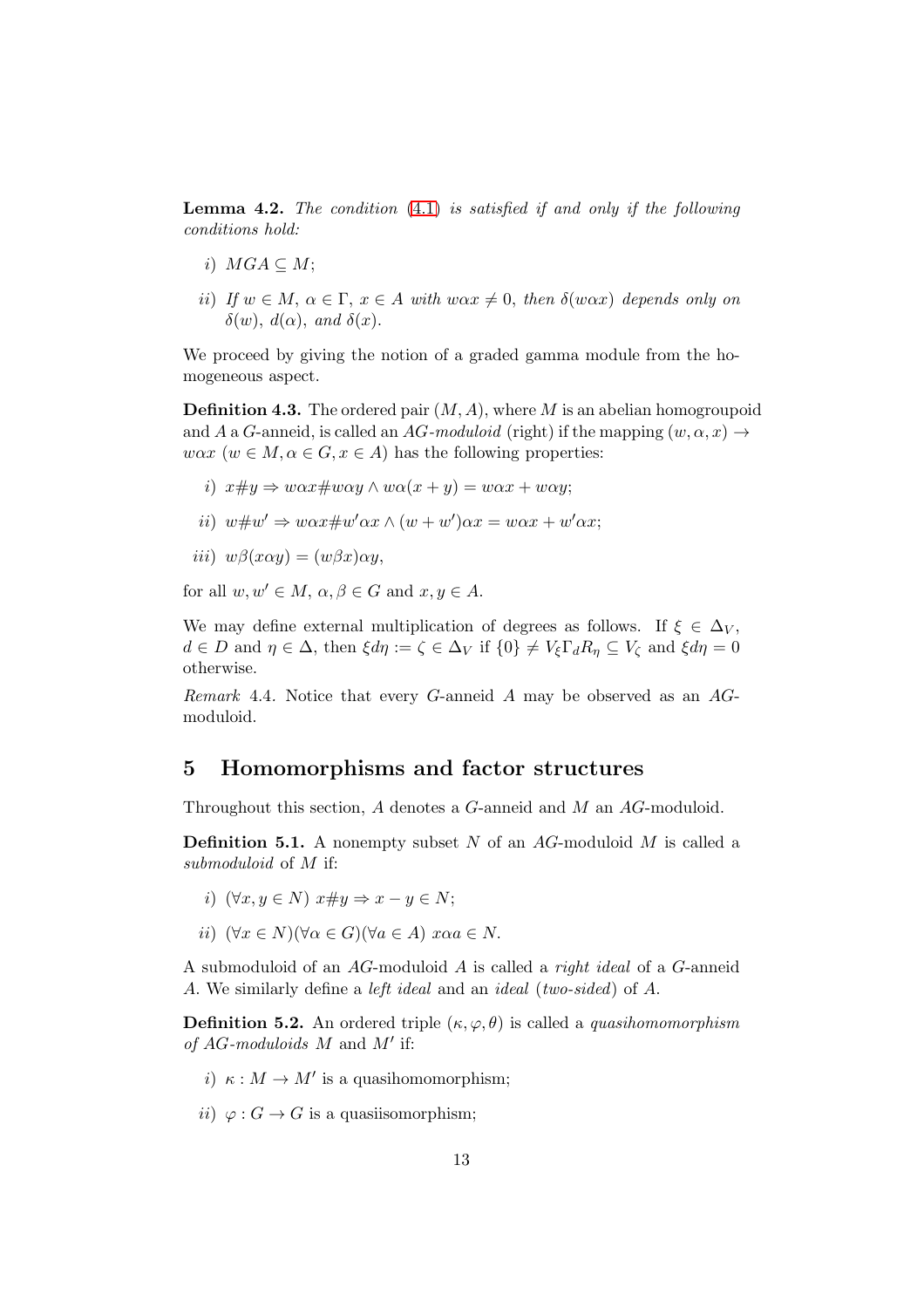iii)  $\theta: A \to A$  is a quasiisomorphism;

$$
iv) \kappa(m\alpha a) = \kappa(m)\varphi(\alpha)\theta(a) \ (m \in M, \alpha \in G, a \in A).
$$

It is called a *homomorphism* if  $\kappa$ ,  $\varphi$ ,  $\theta$  are moreover homomorphisms.

**Definition 5.3.** An ordered pair  $(\theta, \varphi)$  is called a *quasihomomorphism of* G*-anneids* A and A′ if:

- i)  $\theta: A \to A'$  is a quasihomomorphism;
- ii)  $\varphi: G \to G$  is a quasiisomorphism;
- iii)  $\theta(a\alpha b) = \theta(a)\varphi(\alpha)\theta(b)$   $(a, b \in A, \alpha \in G)$ .

It is called a *homomorphism* if  $\theta$  and  $\varphi$  are moreover homomorphisms.

For future purposes, let us mention that, generally, when we write  $\sum_{j=1}^{n} a_j$ , where  $a_j$  are elements of a G-anneid A, it is assumed that  $a_j$  are mutually addable.

If I and J are right (left, two-sided) ideals of a  $G$ -anneid  $A$ , then we define  $I + J$  to be the set of all  $x \in A$  such that  $x = a + b$ , where  $a \in I$ ,  $b \in J$ . It is easy to verify that  $I + J$  is also a right (left, two-sided) ideal of A. It is also an easy exercise to prove that the intersection of right (left, two-sided) ideals of A is again a right (left, two-sided) ideal of A.

The smallest right ideal which contains an element a of a G-anneid A is called the *principal right ideal* generated by a and is denoted by  $|a\rangle$ . The *principal left*  $\langle a |$  and the *ideal*  $\langle a \rangle$  generated by a are defined similarly.

Like in the case of gamma rings, it is clear that  $|a\rangle = \mathbb{Z}a + aGA$ ,  $\langle a| =$  $\mathbb{Z}a + AGa$ , and  $\langle a \rangle = \mathbb{Z}a + aGA + AGa + AGaGA$ .

If I is an ideal of a G-anneid A, then  $A/I$  is a G-anneid if we put

$$
(a+I)\alpha(b+I) = a\alpha b + I, \qquad (a+I, b+I \in A/I)
$$

and we call this G-anneid a *factor* G*-anneid*.

If N is an AG-submoduloid of an AG-moduloid M, then we define a *factor* AG*-moduloid* M/N similarly.

**Definition 5.4.** An AG-moduloid M is called *regular* if for all  $x \in M$ ,  $0 \neq x\alpha a \neq x\beta b \neq 0$  implies  $\alpha \neq \beta$  and  $a \neq b$ . A gamma anneid A is called *right regular* (*left regular* ) if it is regular as a right AG-moduloid (left AGmoduloid). A gamma anneid is called *regular* if it is both left and right regular.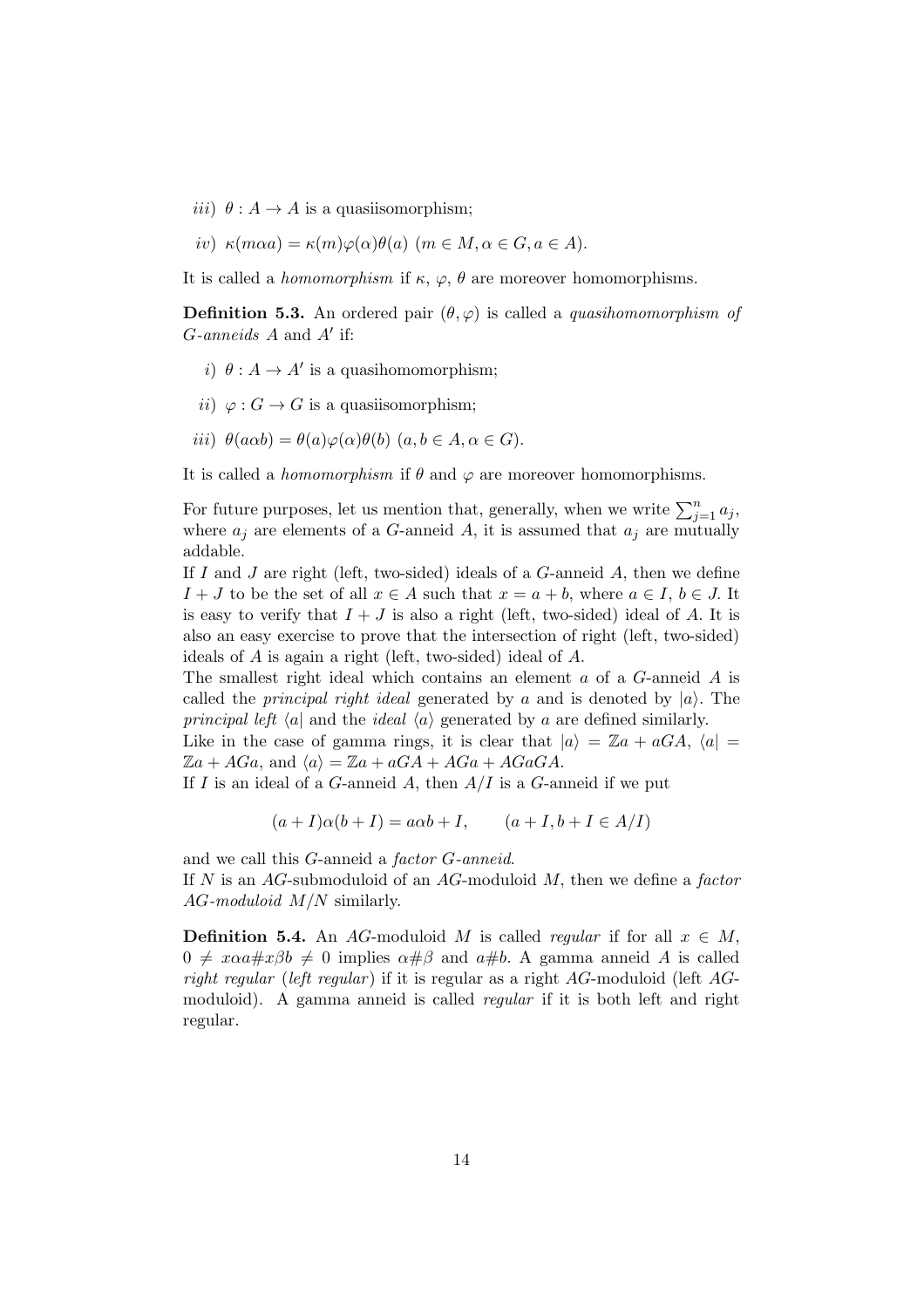## 6 The Jacobson radical of a gamma anneid

Jacobson radicals of Γ-rings are extensively treated (see e.g. [\[4\]](#page-21-1) and [\[18\]](#page-22-0)), and here, we will introduce and observe these radicals for gamma anneids by following the concepts and results obtained for rings in [\[8\]](#page-21-13) and for anneids in [\[7\]](#page-21-7) and in the final section we will obtain the relations among these radicals. All results can be easily translated to the language of graded gamma rings. Let M be an AG-moduloid, N an AG-submoduloid and let S be a subset of M. If we define the set  $(N : S)$  to be the set of  $a \in A$  such that  $SGa \subseteq N$ , then  $(N : S)$  is a right ideal of A. Indeed, let  $b, b' \in (N : S)$ ,  $b#b', \alpha, \beta \in G$ ,  $a \in A$  and  $s \in S$ . Then  $SG(b-b') = SGb - SGb' \subseteq N$  and  $(s\beta b)\alpha a \in N\alpha a \subseteq$ N.

**Lemma 6.1.** *If* M *is a regular* AG-moduloid and  $x \in M$ ,  $\alpha \in G$ , then  $A/(0:x)_{\alpha} \cong x\alpha A$ , where  $(0:x)_{\alpha} = \{a \in A \mid x\alpha a = 0\}.$ 

*Proof.* Let  $\kappa : A \to x \alpha A$  be the mapping defined with  $\kappa(a) = x \alpha a, \varphi : G \to$ G and  $\theta: A \to A$  identities. Obviously,  $(\kappa, \varphi, \theta)$  is a homomorphism and  $\ker \kappa = (0:x)_{\alpha}.$  $\Box$ 

Definition 6.2. An AG-moduloid M is called *irreducible* if MGA is nonzero and if M has no nontrivial submoduloids.

The following notion is inspired by the notions of a *primitive* and a *largely primitive anneid* from [\[7\]](#page-21-7).

Definition 6.3. A G-anneid A is called *primitive* if there exists an irreducible regular and faithful AG-moduloid M  $((0 : M) = \{0\})$ . It is called *largely primitive* if there exists an irreducible and faithful AG-moduloid (whether regular or not).

Definition 6.4. An ideal I of a G-anneid A is called *primitive* (*largely primitive*) if a G-anneid A/I is primitive (largely primitive).

In [\[7\]](#page-21-7), the *Jacobson* and the *large Jacobson radical of an anneid* are introduced, and we do the same for G-anneids.

Definition 6.5. The *Jacobson radical* (*large Jacobson radical*) J(A) of a G-anneid  $A$  is the intersection of annihilators of all irreducible regular  $AG$ moduloids (irreducible AG-moduloids). A G-anneid A is called *semisimple* if  $J(A) = \{0\}.$ 

As in the case of classical rings, one may prove the following theorem, see [\[8\]](#page-21-13).

Theorem 6.6. *The Jacobson radical of a gamma anneid is the intersection of its primitive ideals.*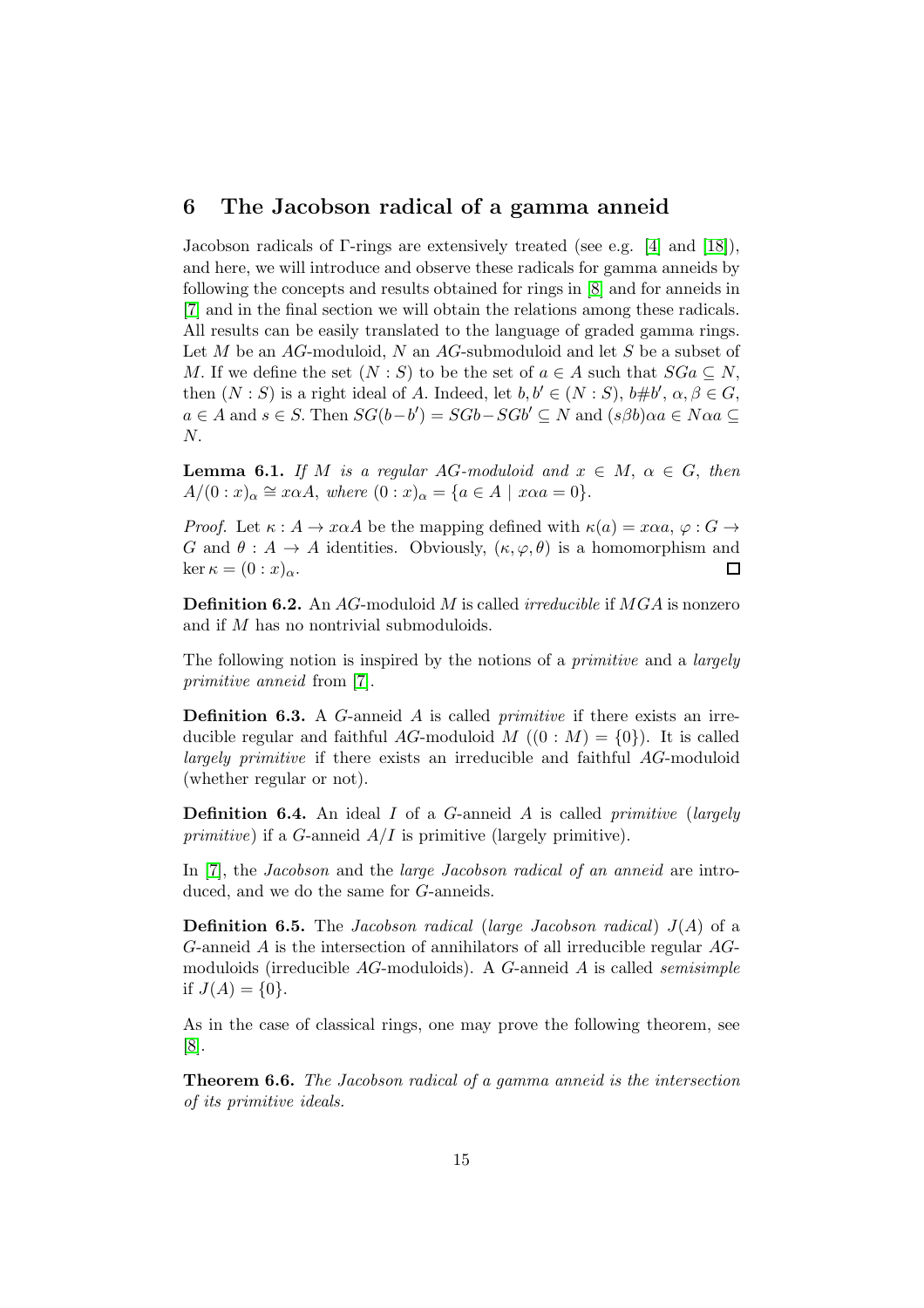In [\[7\]](#page-21-7), notions of strictly cyclic moduloids and modular right ideals of anneids are introduced in order to describe the Jacobson radical of an anneid. Here we do similarly for AG-moduloids and G-anneids.

**Definition 6.7.** An AG-moduloid M is called  $\alpha$ -*strictly cyclic* if there exists an element  $x \in M$  such that  $x \alpha A = M$ , where  $\alpha \in G$ . Such an element x is called an  $\alpha$ -*strict generator* of M. If  $x \alpha A = M$  for every  $\alpha \in G$ , then M is called *strictly cyclic* and x is called a *strict generator* of M.

Definition 6.8. A right ideal I of a G-anneid A is called *modular* if there exist elements  $u \in A$  and  $\alpha \in G$  such that for all  $a \in A$ , a and u $\alpha a$  are congruent modulo I. Such an element u is called an α-*left identity modulo* I.

**Definition 6.9.** Let A be a G-anneid,  $\Delta$  and D grading sets corresponding to A and G, respectively. An element  $\delta \in \Delta$  is called an  $\alpha$ -*idempotent*, for  $0 \neq \alpha \in G$ , if

δd(α)δ = δ,

where  $d(\alpha) \in D$  is the degree of  $\alpha$ . It is called *idempotent* if it is  $\alpha$ -idempotent for all  $\alpha \in G$ .

<span id="page-15-0"></span>*Remark* 6.10. To say that u is an  $\alpha$ -left identity modulo I, is the same as to say that for all  $a \in A$ , either a and u $\alpha a$  belong to I, or  $a \neq u \alpha a$ ,  $a-u \alpha a \in I$ . If moreover  $u \in I$ , we have that  $I = A$ . Note also that if I is a proper ideal, then  $\delta(u)$  is an  $\alpha$ -idempotent, that is,  $\delta(u) = \delta(u)d(\alpha)\delta(u)$ . Indeed,  $u \notin I$ implies  $u \# u \alpha u$  and  $u - u \alpha u \in I$ . Hence,  $u \alpha u \notin I$  and in particular,  $u \alpha u \neq 0$ .

**Theorem 6.11.** *If* M *is a strictly cyclic regular AG-moduloid, then*  $M \cong$ A/I, *where* I *is a right modular ideal of a* G*-anneid* A. *If* I *is a right modular ideal of a G-anneid A, then*  $I = (0 : x)_{\alpha}$ , where x *is an*  $\alpha$ *-strict generator of an* AG*-moduloid* M*, which is not necessarily regular.*

*Proof.* We follow the proof presented for moduloids in [\[7\]](#page-21-7). Let M be a strictly cyclic regular AG-moduloid with a strict generator x. Since  $M =$  $x\alpha A \cong A/(0:x)_{\alpha}$ , we only need to prove that  $(0:x)_{\alpha}$  is modular. Since  $x \in x \alpha A$  and since M is regular, there exists  $a \in A$  such that  $x = x \alpha a$ . Let  $b \in A$ . Then  $x\alpha b = (x\alpha a)\alpha b$ . If  $x\alpha b = x\alpha (a\alpha b) = 0$ , then both b and  $a\alpha b$ belong to  $(0 : x)_{\alpha}$ . If  $x\alpha b = x\alpha (a\alpha b) \neq 0$ , then, since M is regular,  $b\#a\alpha b$ and hence  $x\alpha(b - a\alpha b) = 0$ , so  $b - a\alpha b \in (0 : x)_{\alpha}$ . Thus,  $(0 : x)_{\alpha}$  is modular. Conversely, if  $I$  is a right modular ideal of a  $G$ -anneid  $A$  with  $a$  as an  $\alpha$ -left identity modulo I, then  $a + I$  is an  $\alpha$ -strict generator of  $A/I$  and  $I = (0: a+I)_{\alpha}.$  $\Box$ 

Corollary 6.12. *If* I *is a right modular ideal of* A, *then* I *contains* (I : A).

Following propositions can be proved by similar arguments given for the case of classical rings [\[8\]](#page-21-13).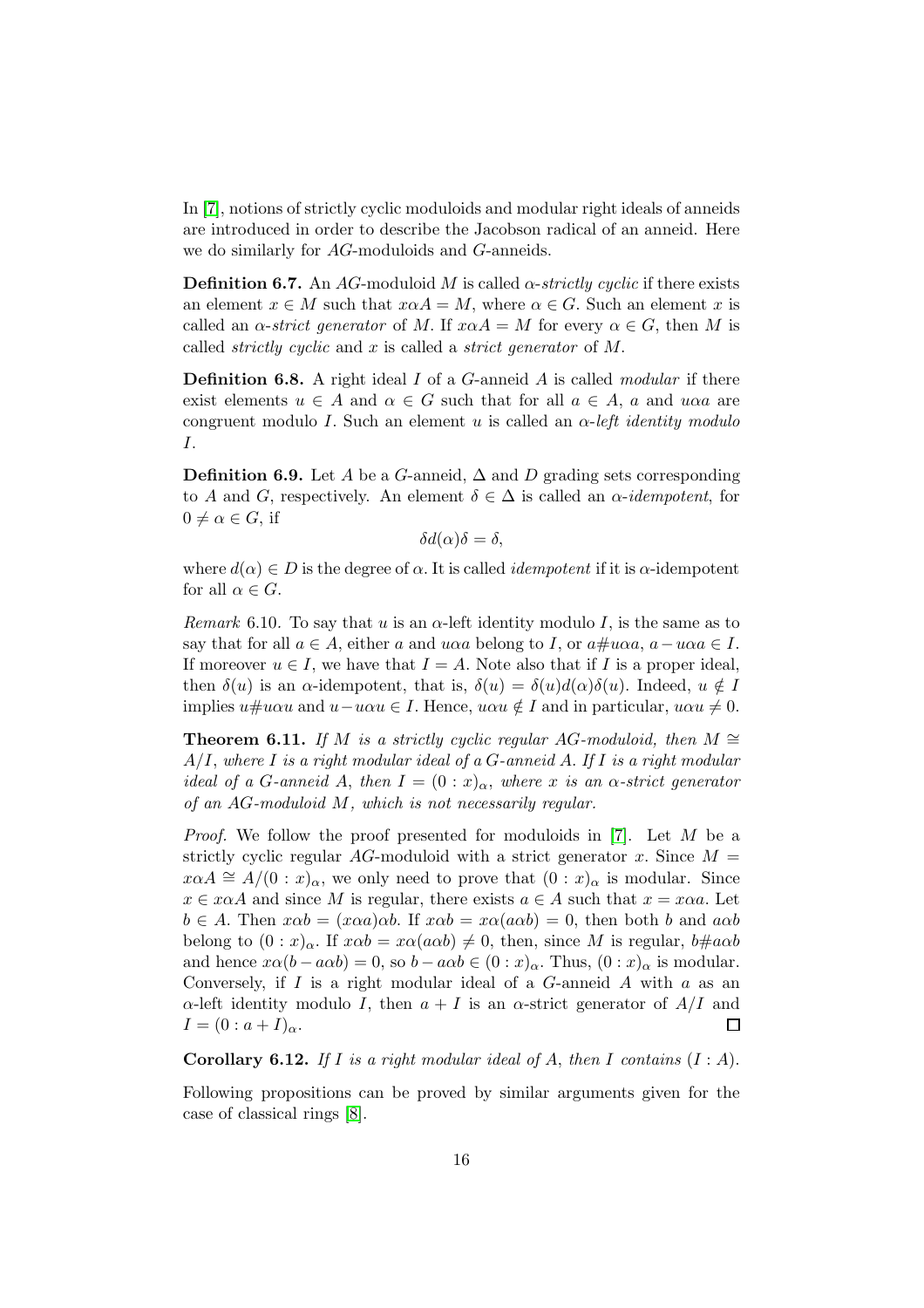Proposition 6.13. *Every right modular ideal is contained in a maximal right ideal.*

Proposition 6.14. *An* AG*-moduloid* M *is irreducible if and only if:*

- a)  $M \neq \{0\};$
- b) *Every nonzero element of* M *is a strict generator of* M.

Proposition 6.15. *A regular* AG*-moduloid* M *is irreducible if and only if*  $M \cong A/I$  *for some right modular maximal ideal I of* A.

Corollary 6.16. *Every primitive ideal* J *of a* G*-anneid* A *has the form* (I : A) *for some right modular maximal ideal* I *of* A. *Conversely, if* I *is a right modular maximal ideal of a* G*-anneid* A, *then* (I : A) *is a large primitive ideal (primitive if* A *is right regular).*

Proposition 6.17. *The Jacobson radical of a right regular* G*-anneid is the intersection of its right modular maximal ideals.*

# 7 Structure of the Jacobson radical of a regular gamma anneid

Let A be a regular G-anneid and  $J(A)$  its Jacobson radical. In [\[7\]](#page-21-7), it is proved that all left identities modulo a proper right modular ideal of an anneid have the same degree, and here we have the analogous result.

Lemma 7.1. *If* I *is a proper right modular ideal of* A, *all left identities modulo* I *have the same degree.*

*Proof.* Let a be an  $\alpha$ -identity and b a  $\beta$ -identity modulo I. Hence, for all  $x \in A$ , we have  $x+I = a\alpha x+I = b\beta x+I$ . If  $x \notin I$ ,  $a\alpha x+I = b\beta x+I \neq 0+I$ , which implies  $a\alpha x \# b\beta x$ , and since A is regular,  $a\# b$  and  $\alpha \# \beta$ .  $\Box$ 

Definition 7.2. The degree of all left identities modulo I is called the *degree* of I.

Let  $e \in \Delta^*$  be an element whose degree  $\delta(e)$  is an  $\alpha$ -idempotent of  $\Delta^*$ , that is,  $\delta(e)d(\alpha)\delta(e) = \delta(e)$ . Notice that  $A(e)$  is then a  $G(\alpha)$ -ring. Indeed, let  $x, y \in A(e)$ . Then  $x \#e$ ,  $y \#e$  and  $e \#e \alpha e$ , hence,  $x \alpha y \#e$  (see Lemma [3.1\)](#page-7-1). For the sake of simplicity, we will denote  $\delta(e)$  also by e in the sequel.

It is stated in [\[6\]](#page-21-14) and proved in [\[7\]](#page-21-7) that there exists a one-to-one correspondence between the maximal modular right ideals of a regular anneid A of degree e and the maximal modular right ideals of  $A(e)$ . Here, we have the following result.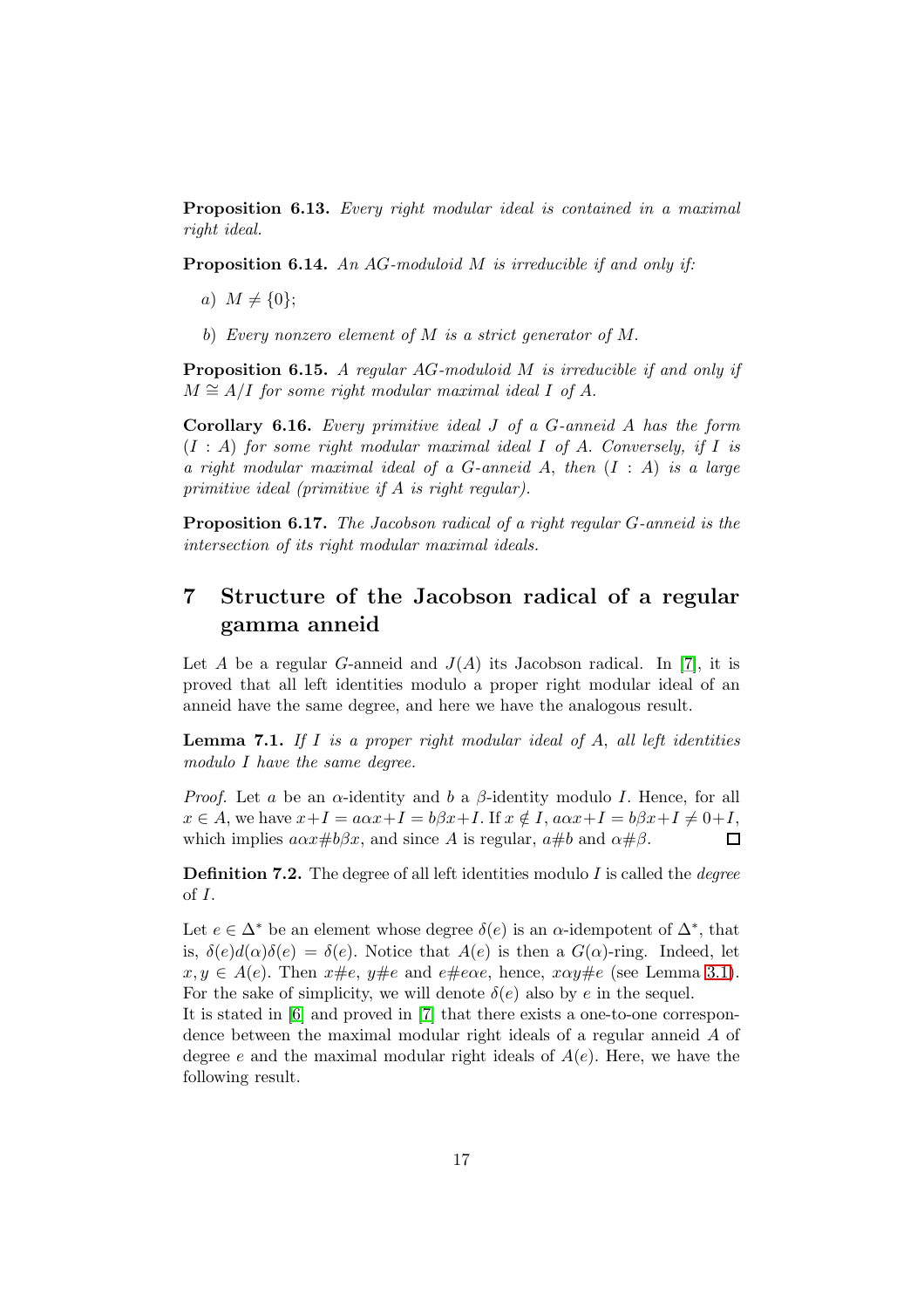<span id="page-17-0"></span>**Theorem 7.3.** Let A be a regular G-anneid and e an  $\alpha$ -idempotent of  $\Delta^*$ . *To every right modular maximal ideal* I *of* A *with degree* e, *let us assign*  $I_e = I \cap A(e)$ . *Also, to every right maximal ideal* S *of*  $A(e)$ *, let us assign the set*  $\hat{S}$  *of elements*  $x \in A$  *such that*  $xGA \cap A(e) \subseteq S$ *. This establishes a one-to-one correspondence between the set of right modular maximal ideals of* A *with degree* e *and the set of right modular maximal ideals of* A(e).

*Proof.* We follow the proof of the corresponding theorem for anneids from [\[7\]](#page-21-7). Let S be a right modular maximal ideal of  $A(e)$  and let u be an  $\alpha$ -left identity modulo S. It is clear that  $\hat{S}$  is a right ideal of A. Let  $s \in S$ ,  $a \in A$ ,  $\beta \in G$ , and assume that  $0 \neq s\beta a \in A(e)$ . Then

$$
ed(\alpha)e = e = \delta(s\beta a) = \delta(s)d(\beta)\delta(a).
$$

Since  $\delta(s) = e$ , and since A is regular, it follows that  $\delta(a) = e$ . Hence,  $s\beta a \in S$ , which means that  $S \subseteq \hat{S} \cap A(e)$ . Conversely, let  $x \in \hat{S} \cap A(e)$ be such that  $x \notin S$ . Since S is maximal, we have  $A(e) = S + |x\rangle$ , and so  $u = s + nx + x\beta a$ , where  $s \in S$ ,  $n \in \mathbb{Z}$ ,  $\beta \in G$ ,  $a \in A$ . Since  $x\alpha a$ ,  $x\alpha x \in xG A \cap A(e) \subseteq S$  and  $u\alpha x = s\alpha x + n x\alpha x + x\beta a\alpha x$ , we have  $u\alpha x \in S$ , and since u is an  $\alpha$ -identity modulo S,  $x \in S$ . Thus,  $\hat{S} \cap A(e) \subseteq S$ . We have proved that  $\hat{S} \cap A(e) = S$ .

Next we want to prove that u is an  $\alpha$ -left identity modulo  $\hat{S}$ . Let  $a \in A$  be such that  $a \in \hat{S}$ . It suffices to show that  $u\alpha a \in \hat{S}$ . Let  $b \in A$  and  $\beta \in G$  such that  $0 \neq (u\alpha a)\beta b \in A(e)$ . Since A is regular,  $a\beta b \in A(e)$ , and since  $a \in \hat{S}$ , we have  $a\beta b \in S$  which implies  $u\alpha(a\beta b) \in S$ . Assume now that  $a \notin \hat{S}$ . Then there exist  $b \in A$  and  $\beta \in G$  such that  $a\beta b$  belongs to  $A(e)$  but not to S. Since  $a\beta b - u\alpha(a\beta b) \in S$ ,  $u\alpha(a\beta b) \notin S$  and in particular,  $u\alpha(a\beta b) \neq 0$ . Since  $a\beta b \# u\alpha(a\beta b)$ , by regularity of A we have  $a\# u\alpha a$ . If  $x \in A$  and  $\gamma \in G$  are elements such that  $0 \neq (a - u\alpha a)\gamma x \in A(e), a\gamma x \in A(e)$ , hence we have  $(a - u\alpha a)\gamma x \in S$  which implies  $a - u\alpha a \in \hat{S}$ .

Now, let B be a proper right ideal which contains  $\hat{S}$ . Then  $B \cap A(e) \supset$  $\hat{S} \cap A(e) = S$ . Since B is proper and u an  $\alpha$ -left identity modulo  $\hat{S}$ ,  $A(e)$  is not a subset of B. Hence,  $B \cap A(e) = S$ . Now it is easy to verify that  $B = \hat{S}$ . Let I be a right modular maximal ideal of A of degree  $e$  and let  $u$  be an  $\alpha$ -left identity modulo I. It is easy to verify that  $I_e = I \cap A(e)$  is a right ideal of  $A(e)$ , u an  $\alpha$ -left identity modulo  $I_e$ , and that  $I = \hat{I}_e$ .  $\Box$ 

As in the case of anneids from [\[6,](#page-21-14) [7\]](#page-21-7), we have the following result.

Theorem 7.4. *The Jacobson radical of a regular* G*-anneid* A *consists of elements*  $x \in A$  *such that*  $xGA \cap A(e) \subseteq J(A(e))$ , *for every*  $\alpha$ *-idempotent*  $e \in \Delta$ .

*Proof.* According to the previous theorem,  $x \in A$  is in the intersection of all right modular maximal ideals of A with degree e if and only if  $x \in S$  for every right modular maximal ideal S of  $A(e)$ , that is, if  $xGA \cap A(e) \subseteq S \subseteq$  $\Box$  $J(A(e))$ .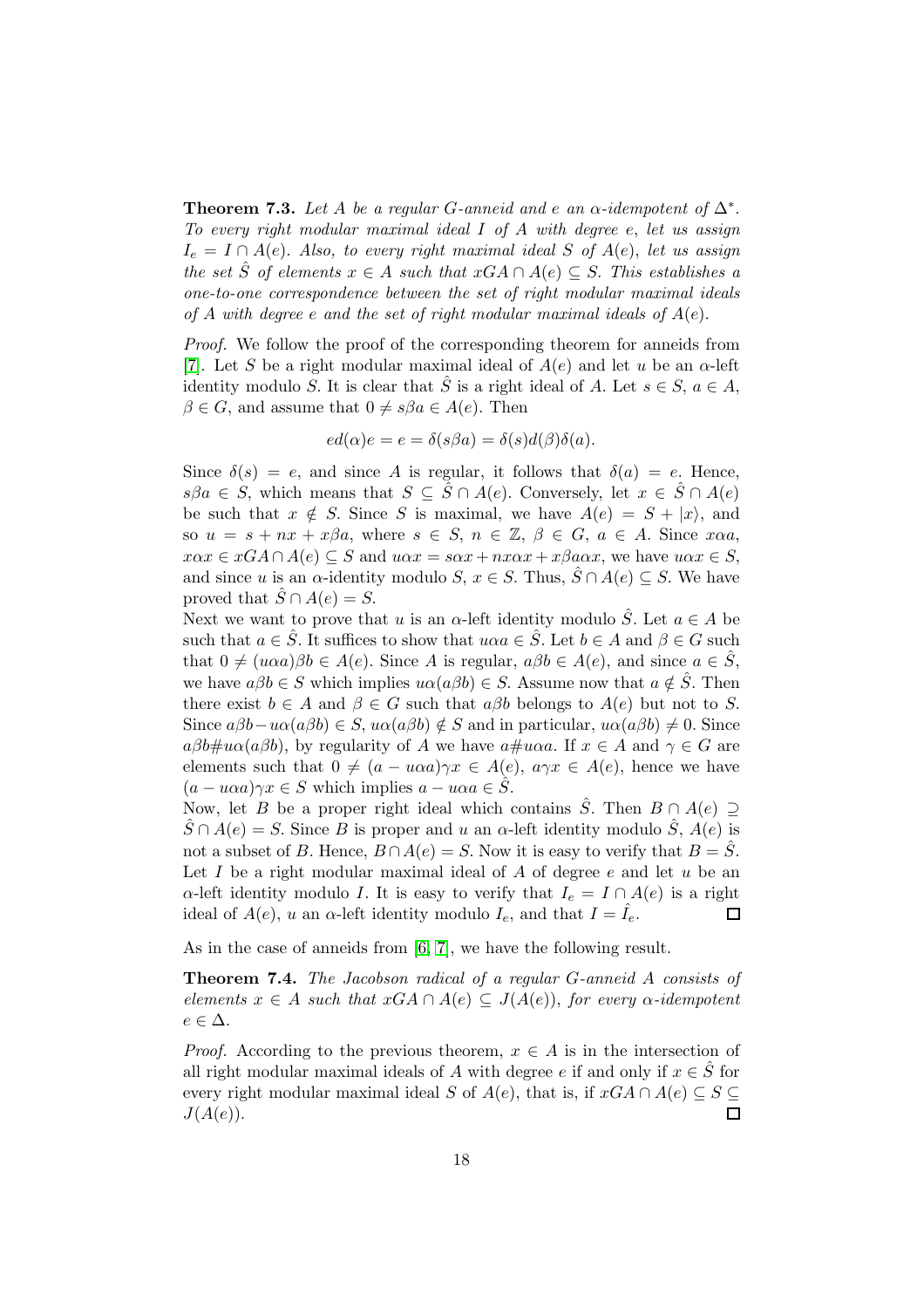In [\[7\]](#page-21-7), the notion of a *quasi-regular element of an anneid* is introduced, and here we do similar for gamma anneids.

**Definition 7.5.** An element z of a G-anneid A is called  $\alpha$ -right quasi*regular* or shortly  $\alpha$ -*rgr* if there exists no proper right ideal of A such that z is an  $\alpha$ -left identity modulo that ideal. If z is  $\alpha$ -right quasi-regular for all  $\alpha \in G$ , then z is called *right quasi-regular*. It is clear how to define a *left quasi-regular element*. An element is called *quasi-regular* if it is both left and right quasi-regular. A right ideal of A is called *quasi-regular* if all its elements are right quasi-regular. We similarly define left and two-sided quasi-regular ideals.

<span id="page-18-0"></span>**Proposition 7.6.** *Let* A *be a regular G*-anneid. An element  $z \in A$  *is*  $\alpha$ -rqr *(rqr) if and only if one of the following is satisfied:*

- *i*)  $\delta(z)$  *is not an*  $\alpha$ -*idempotent of*  $\Delta^*$  *(for all*  $\alpha \in G$ *)*;
- $i(i)$   $e = \delta(z)$  *is an*  $\alpha$ *-idempotent of*  $\Delta^*$  *(for all*  $\alpha \in G$ *)* and z *is an*  $\alpha$ *-right quasi-regular element (right quasi-regular element) of an* G(α)*-ring*  $A(e)$   $(\Gamma$ *-ring*  $A(e)$ *)*.

*Proof.* If i) holds, then z is  $\alpha$ -rqr according to Remark [6.10.](#page-15-0) If  $e = \delta(z)$  is an  $\alpha$ -idempotent of  $\Delta^*$ , it is enough to prove that then z is  $\alpha$ -rqr in A if and only if it is  $\alpha$ -rqr in  $A(e)$ , but this follows from Theorem [7.3.](#page-17-0) □

By classical means one may prove the following corollary, see [\[8\]](#page-21-13).

Corollary 7.7. *If* I *is a right quasi-regular ideal of a* G*-anneid* A, *then every element*  $z \in I$  *is quasi-regular.* 

Proposition 7.8. *The Jacobson radical of a regular* G*-anneid* A *is a quasiregular ideal which contains all right quasi-regular ideals of* A.

*Proof.* We follow the proof of the corresponding proposition for anneids given in [\[7\]](#page-21-7). Let  $z \in J(A)$  and let us assume that z is an  $\alpha$ -left identity modulo  $I$ , where  $I$  is a proper right ideal of  $A$ . Without loss of generality we may assume that I is maximal. Since  $J(A)$  is the intersection of all of its right modular maximal ideals, it follows that  $z \in I$ , which would mean that I is not a proper ideal.

Suppose now that I is a right quasi-regular ideal of A and  $z \in I$ . Also, let M be a regular irreducible AG-moduloid and  $z \notin (0 : M)$ . Then there exist elements  $x \in M$  and  $\gamma \in G$  such that  $x\gamma z \neq 0$ . Hence,  $x\gamma z$  is a strict generator of M and so there exist  $a \in A$  and  $\beta \in G$  such that  $x = (x\gamma z)\beta a$ . Thus,  $x\gamma(z\beta a) = x\gamma z\beta a\gamma z\beta a$ . By regularity we have that  $e = \delta(z\beta a)$  is a  $\gamma$ -idempotent of  $\Delta^*$ . Hence,  $z\beta a$  is a  $\gamma$ -right quasi-regular in  $A(e)$ . By [\[18\]](#page-22-0), we know that there exists  $t \in A(e)$  such that  $z\beta a + t - (z\beta a)\gamma t = 0$ , which implies  $0 = x - x\gamma(z\beta a) - (x - x\gamma(z\beta a))\gamma t = x - x\gamma(z\beta a + t - (z\beta a)\gamma t) = x.$ Hence,  $z \in J(A)$ .  $\Box$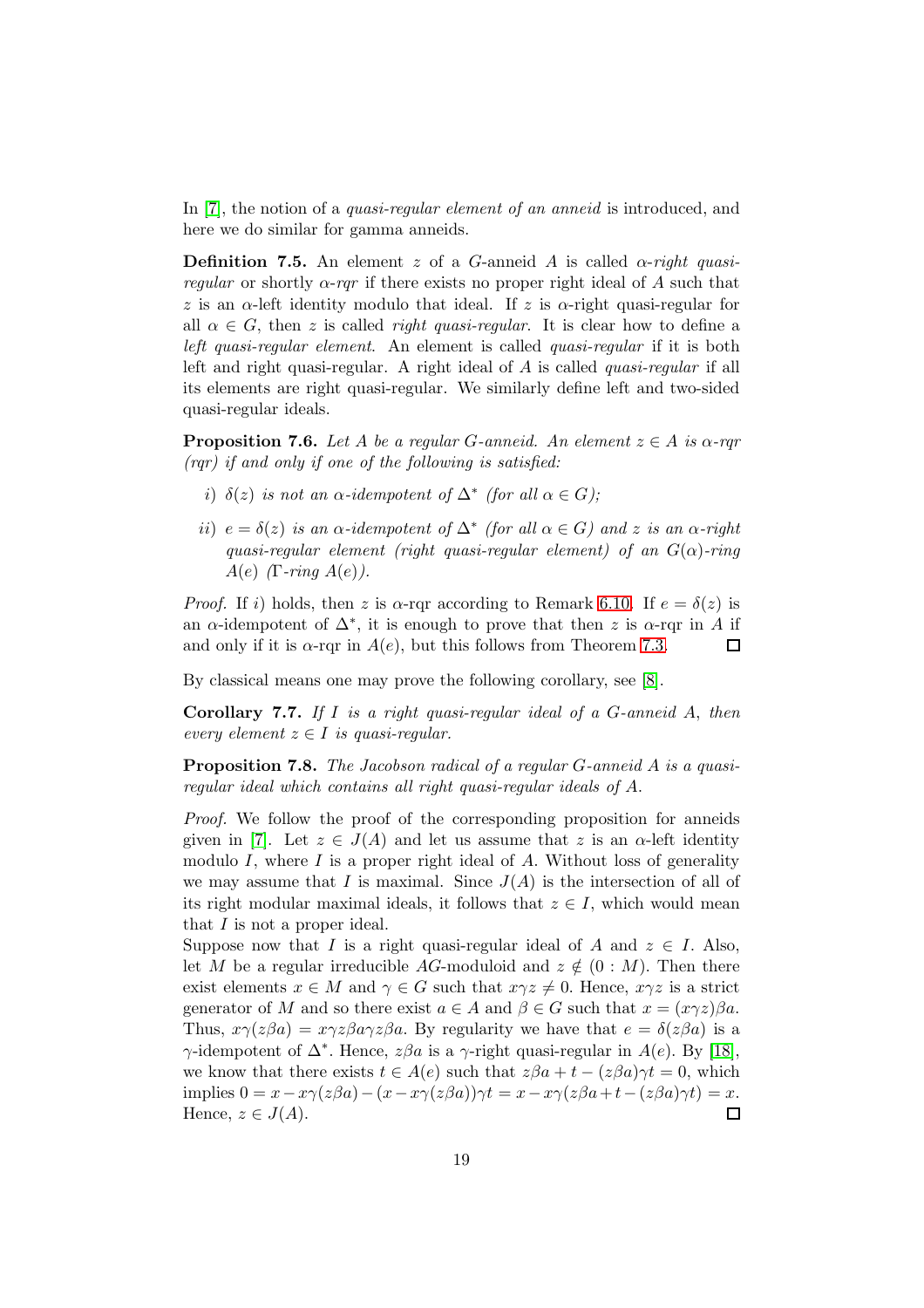Corollary 7.9. *The Jacobson radical and the left Jacobson radical of a regular* G*-anneid are equal.*

<span id="page-19-0"></span>Corollary 7.10. *The Jacobson radical of a* G*-anneid* A *consists of all elements*  $x \in A$  *such that*  $x\alpha a$  *is right quasi-regular element for all*  $\alpha \in G$ ,  $a \in A$ .

**Proposition 7.11.** *If* A *is a regular G*-anneid and e a  $\beta$ -idempotent of  $\Delta^*$ , *then*  $J(A(e)) = J(A) \cap A(e)$ .

*Proof.* We may follow the proof of the corresponding result for regular anneids from [\[7\]](#page-21-7). It is clear that  $J(A) \cap A(e)$  is a quasi-regular ideal of  $A(e)$ , hence  $J(A) \cap A(e) \subseteq J(A(e))$ . Conversely, if  $z \in J(A(e))$ , assume that  $z \notin J(A)$ . Then there exist  $x \in A$ ,  $\delta = \delta(x)$ , and  $\alpha \in G$ such that  $\delta(z\alpha x)$  is an idempotent f of  $\Delta^*$  and  $z\alpha x \notin J(A(f))$ . Using the regularity, it is easy to verify that  $e, \delta$  and  $f$  are mutually distinct. Like in the case of rings, if we observe a  $\Gamma$ -ring  $B$  and a set  $I$  of elements  $b \in B$  such that  $B\Gamma b\Gamma B = \{0\}$ , then I is an ideal of B. Moreover,  $I\Gamma I\Gamma I = \{0\}$ , and hence  $I \subseteq J(B)$ . In our case,  $z\alpha x \notin J(A(f))$ , and hence there exist  $t \in A(f)$  and  $\gamma \in G$  such that  $t\gamma z \alpha x \neq 0$ , which implies  $(f d(\gamma)e) d(\alpha) \delta = f d(\gamma) (ed(\alpha) \delta) = f d(\gamma) f = f = ed(\alpha) \delta \neq 0$ , and then regularity implies  $fd(\gamma)e = e = ed(\beta)e$ , hence  $f = e$ , again by regularity.  $\Box$ 

The following proposition is an analogue of the similar result for regular anneids from [\[7\]](#page-21-7).

Proposition 7.12. *Let* A *be a regular* G*-anneid and* I *a right ideal of* A. *Then*  $J(I) = \{x \in I \mid xGI \subseteq J(A)\}.$ 

*Proof.* Let  $K = \{x \in I \mid xGI \subseteq J(A)\}\$ and  $x \in K$ ,  $\alpha \in G$ ,  $a \in I$ . We claim that  $x\alpha a$  is right quasi-regular in I. According to Proposition [7.6,](#page-18-0) we may assume that  $(x\alpha a)\gamma(x\alpha a) \neq 0$  and addable with  $x\alpha a$ , for all  $\gamma \in G$ , since every nilpotent element is right quasi-regular (nilpotent element is defined as in the case of ordinary gamma rings). Hence,  $e = \delta(x\alpha a)$  is an idempotent of  $\Delta^*$  and  $x\alpha a \in J(A)$  is right quasi-regular in  $A(e)$ . This means that there exists  $z \in A(e)$  such that  $x\alpha a + z - (x\alpha a)\gamma z = 0$  for all  $\gamma \in G$ , and hence,  $z \in I$ . Thus,  $x\alpha a$  is rqr in I, and according to Corollary [7.10,](#page-19-0)  $x \in J(I)$ . Hence,  $K \subseteq J(I)$ . Conversely, it suffices to show that  $J(I)GI \subseteq J(A)$ , and since  $J(I)GI$  is a right ideal of A, it is enough to prove that every  $x \in J(I)GI$ is rqr in A. Again, we may assume that  $x \gamma x \neq 0$  and addable with x, for all  $\gamma \in G$ . Then  $e = \delta(x)$  is an idempotent of  $\Delta^*$ . Element x is rqr in  $I(e)$ , and hence for all  $\gamma \in G$ , there exists  $y \in I(e)$  such that  $x + y - x\gamma y = 0$ , and hence,  $x$  is rqr in  $A$ .  $\Box$ 

**Corollary 7.13.** For an ideal I of a regular G-anneid A,  $J(I) = I \cap J(A)$ .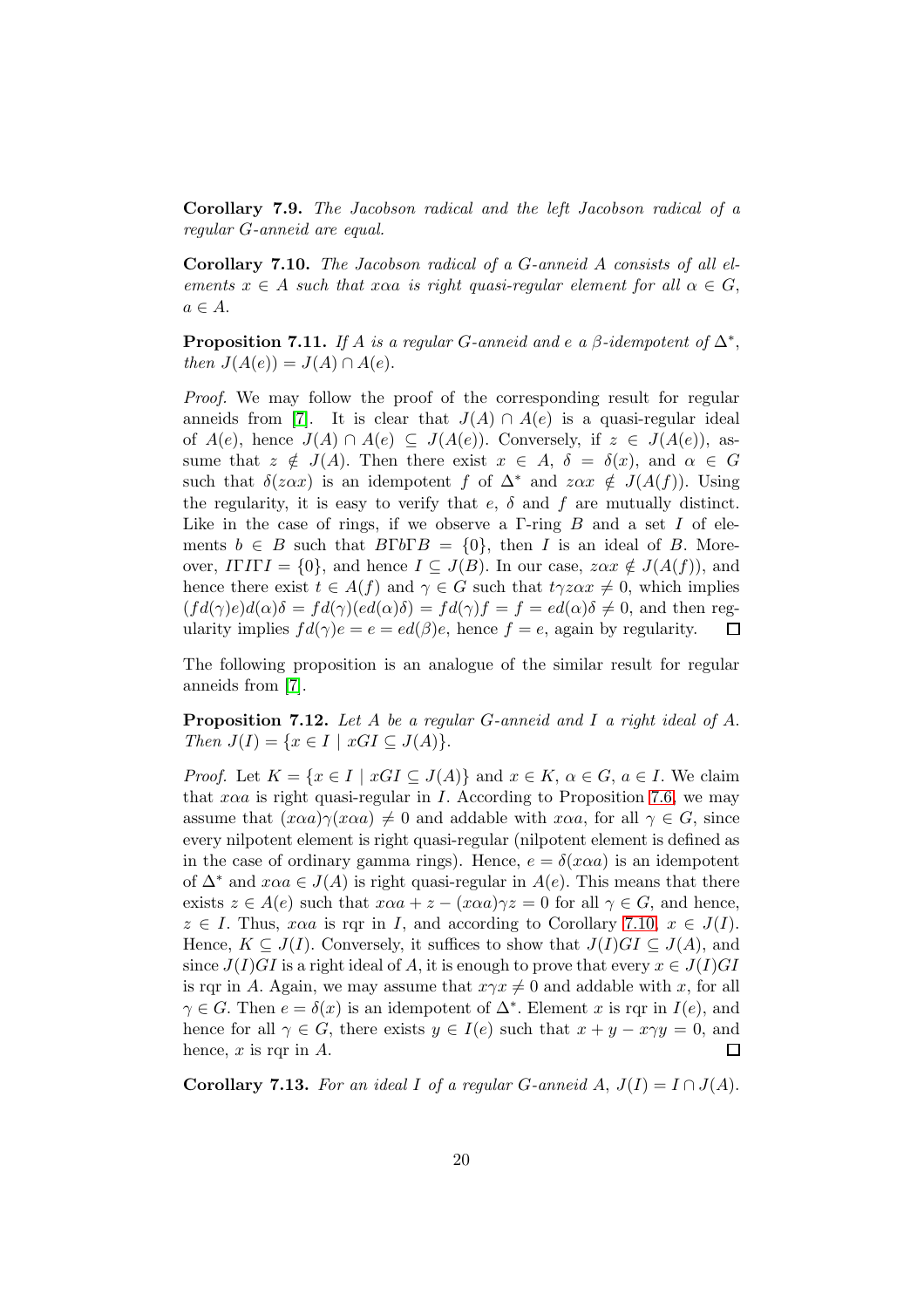# 8 Relation between the large Jacobson radical and the Jacobson radical

Let A be a G-anneid and R the corresponding graded Γ-ring. In the next proposition we give some connections between the Jacobson radical of A, the large Jacobson radical of A, and the Jacobson radical of R. For the corresponding relations for anneids, see [\[7\]](#page-21-7). By the Jacobson radical of  $R$ we mean the notion as defined in [\[18\]](#page-22-0).

**Proposition 8.1.** *If*  $J(A)$  *is the Jacobson radical of*  $A$ ,  $J<sub>l</sub>(A)$  *the large Jacobson radical of* A *and* J(R) *the Jacobson radical of* R, *then:*

- i)  $J_l(A) = J(R) \cap A;$
- ii)  $J_l(A) \subset J(A)$ .

*Proof.* i) Every simple RΓ-module V can be viewed as an irreducible AGmoduloid, and hence  $J_l(A) \subseteq J(R)$ . Thus,  $J_l(A) \subseteq J(R) \cap A$ . Conversely, suppose  $a \in J(R) \cap A$ . It is enough to prove that  $a \in (0 : M)$  if M is an irreducible AG-moduloid. Assume that  $a \notin (0 : M)$ . Then there exist  $x \in M$ ,  $\alpha \in G$  and  $a \in A$  such that  $x\alpha a \neq 0$ . Since M is an irreducible AG-moduloid,  $x\alpha a$  is a strict generator and it follows that  $\overline{M} = x\alpha a\gamma R$ , for all  $\gamma \in \Gamma$ . Let  $m \in R$  be such that  $x = x\alpha a\alpha m$ . Then, for all  $y \in R$  and  $\beta \in \Gamma$  we have  $x\beta y = x\alpha a\alpha m\beta y$ , and particularly,  $x\alpha(y - a\alpha m\alpha y) = 0$ , that is  $y - a\alpha m\alpha y \in (0 : x)_{\alpha}$ . Since  $a \in J(R)$ ,  $a\alpha m$  also belongs to  $J(R)$ . For all  $\beta \in \Gamma$  there exists  $z \in R$  such that  $a \alpha m + z - a \alpha m \beta z = 0$  which implies  $z-a\alpha m\beta z=-a\alpha m$ , and since  $y-a\alpha m\alpha y\in(0:x)_{\alpha}$ , for all  $y\in R$ , we have  $a\alpha m \in (0:x)_{\alpha}$ . Thus,  $x = x\alpha a\alpha m = 0$ , a contradiction. ii) It is obvious that  $J_l(A) \subseteq J(A)$ .  $\Box$ 

## Acknowledgement

The author would like to express his big gratitude to Professor Mirjana Vuković who introduced him to the theory of general graded rings and for providing him with the substantial amount of the literature, in particular, with [\[7\]](#page-21-7).

## <span id="page-20-0"></span>References

- <span id="page-20-1"></span>[1] W. E. Barnes, On the Γ-rings of Nobusawa, Pacific J. Math. 18 (1966), 411–422.
- [2] G. L. Booth, N. J. Groenewald, Γ-rings and normal radicals, Period. Math. Hung. 31 (1) (1995), 5–10.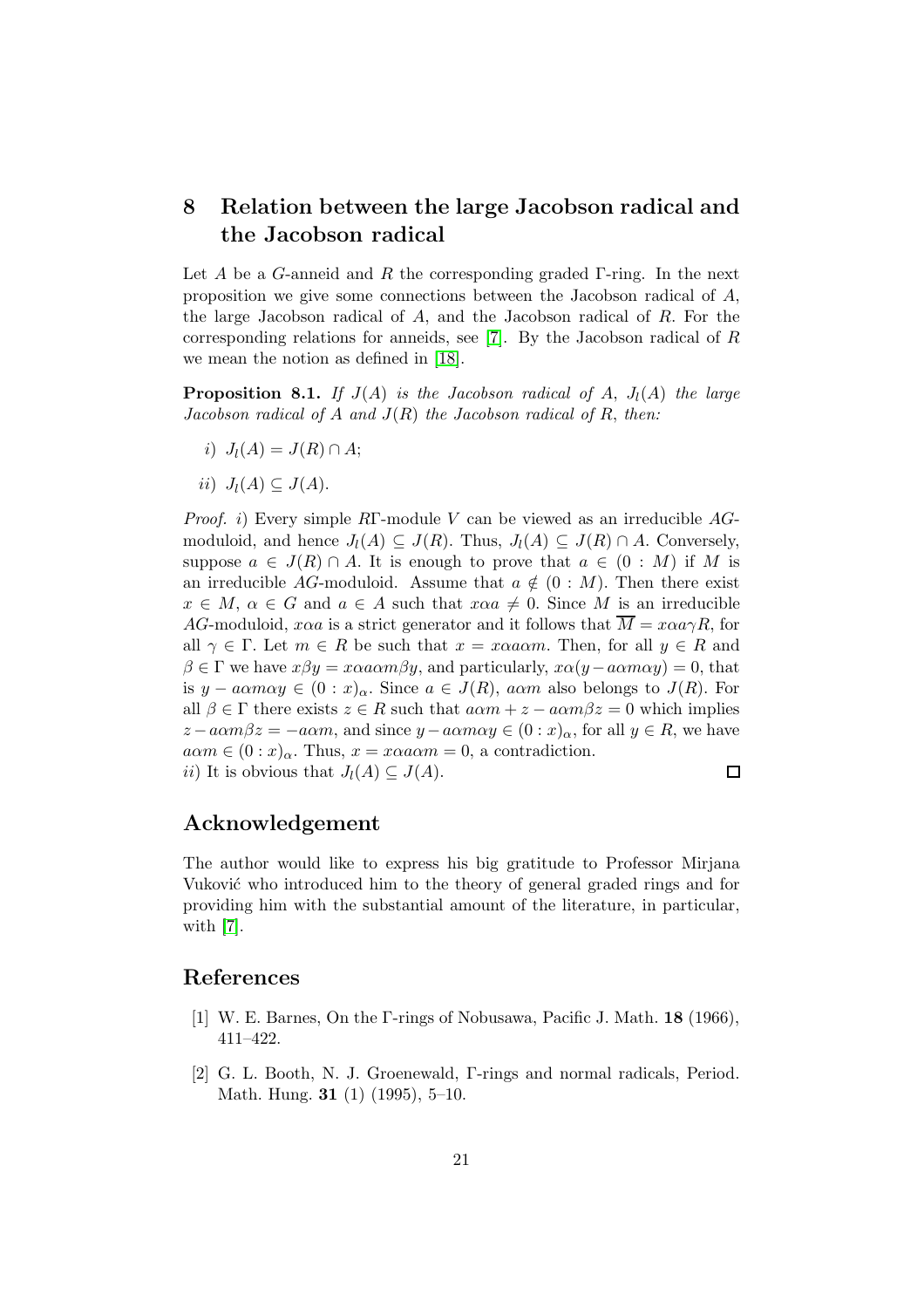- <span id="page-21-6"></span>[3] M. Chadeyras, Essai d'une théorie noetherienne pour les anneaux commutatifs, dont la graduation est aussi générale que possible, *Bull. de la S.M.F.*, Supplément, Mémoire No. 22, Paris 1970.
- <span id="page-21-3"></span><span id="page-21-1"></span>[4] W. E. Coppage, J. Luh, Radicals of gamma rings, J. Math. Soc. Japan 21 (1971), 40–52.
- <span id="page-21-14"></span>[5] F. Fusheng, G. Lingzhong, Group graded gamma rings, Northeast. Math. J. 14 (2) (1998), 177–186.
- <span id="page-21-7"></span>[6] E. Halberstadt, Le radical d'un anneide régulier, C. R. Acad. Sci., Paris, Sér. A, Paris 270 (1970), 361–363.
- $[7]$  E. Halberstadt, Théorie artinienne homogène des anneaux gradués à grades non commutatifs réguliers, Thèse doct. sci. math., Arch. orig. Cent. Doc. C.N.R.S., no 5962, Paris: Centre National de la Recherche Scientifique, 182 p, 1971.
- <span id="page-21-13"></span><span id="page-21-9"></span>[8] N. Jacobson, Structure of rings, American Mathematical Society Colloquium Publications, Vol. 37, 1964.
- <span id="page-21-8"></span>[9] A. V. Kelarev, On groupoid graded rings, J. Algebra 178 (1995), 391– 399.
- <span id="page-21-10"></span>[10] A. V. Kelarev, *Ring constructions and applications*, Series in Algebra, Vol. 9, World Scientific, 2002.
- [11] A. V. Kelarev, A. Plant, Bergman's lemma for graded rings, Comm. Algebra 23(12) (1995), 4613–4624.
- <span id="page-21-11"></span>[12] M. Krasner, Une généralisation de la notion de corps–corpoíde. Un corpoíde remarquable de la théorie des corps valués, C. R. Acad. Sci. Paris 219 (1944), 345–347.
- <span id="page-21-5"></span>[13] M. Krasner, Anneaux gradués généraux, Colloque d'Algèbre Rennes (1980), 209–308.
- <span id="page-21-12"></span>[14] M. Krasner, M. Vuković, Structures paragraduées (groupes, anneaux, modules), Queen's Papers in Pure and Applied Mathematics, No. 77, Queen's University, Kingston, Ontario, Canada 1987.
- <span id="page-21-2"></span><span id="page-21-0"></span>[15] S. Kyuno, Prime ideals in gamma rings, Pacific J. Math. 98 (2) (1982), 375–379.
- [16] N. Nobusawa, On a generalization of the ring theory, Osaka J. Math. 1 (1964), 81–89.
- <span id="page-21-4"></span>[17] C. Năstăsescu, F. Van Oystaeyen, Methods of graded rings, Lecture Notes in Mathematics, 1836, Springer-Verlag, Berlin, 2004.